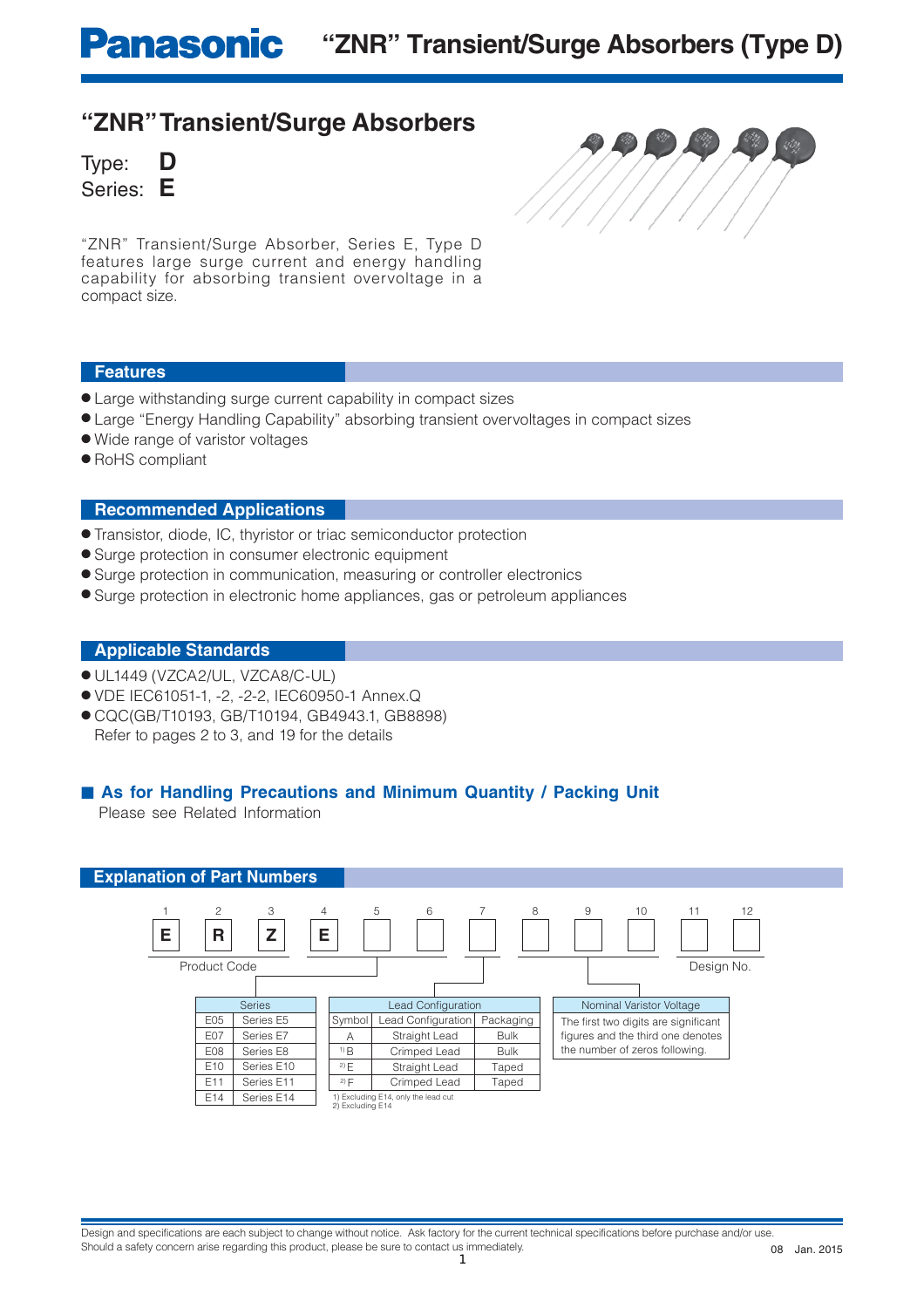## **Panasonic "ZNR" Transient/Surge Absorbers (Type D)**

| <b>Reference Guide to Standard Products</b> |  |  |  |
|---------------------------------------------|--|--|--|
|---------------------------------------------|--|--|--|

| Part No.   |                     | Applicable<br><b>Standards</b> | Varistor<br>Voltage<br>at 1 mA | Voltage                             | Maximum<br>Allowable | Clamping<br>at $8/20\mu s$ | Voltage | at $8/20\mu s(A)$ | Maximum<br><b>Peak Current</b> | Recommended Applications                                 |
|------------|---------------------|--------------------------------|--------------------------------|-------------------------------------|----------------------|----------------------------|---------|-------------------|--------------------------------|----------------------------------------------------------|
|            | <b>Type</b><br>Name | Approvals                      | (V)                            | ACrms (V) $DC$ (V) $max.(V)$ Ip (A) |                      |                            |         |                   | 1 time 2 times                 |                                                          |
| ERZE05A201 | E201                | O☆◇                            |                                |                                     |                      | 340                        | 10      | 1200              | 600                            |                                                          |
| ERZE07A201 | E7201               | OxO                            |                                |                                     |                      | 340                        | 25      | 2500              | 1250                           |                                                          |
| ERZE08A201 | E8201               | O☆◇                            | 200                            |                                     |                      | 340                        | 25      | 3500              | 2500                           |                                                          |
| ERZE10A201 | E10201              | OxO                            | (185 to 225)                   | 130                                 | 170                  | 340                        | 50      | 4500              | 3000                           |                                                          |
| ERZE11A201 | E11201              | ○☆★◇◆                          |                                |                                     |                      | 340                        | 50      | 6000              | 5000                           |                                                          |
| ERZE14A201 | E14201              | ○☆★◇◆                          |                                |                                     |                      | 340                        | 100     | 10000             | 7000                           | AC 100 V Line-Line                                       |
| ERZE05A221 | E221                | O☆◇                            |                                |                                     |                      | 360                        | 10      | 1200              | 600                            | Applications                                             |
| ERZE07A221 | E7221               | <b>○☆◇</b>                     |                                |                                     |                      | 360                        | 25      | 2500              | 1250                           |                                                          |
| ERZE08A221 | E8221               | O☆◇                            | 220                            | 140                                 | 180                  | 360                        | 25      | 3500              | 2500                           |                                                          |
| ERZE10A221 | E10221              | OxO                            | (198 to 242)                   |                                     |                      | 360                        | 50      | 4500              | 3500                           |                                                          |
| ERZE11A221 | E11221              | ○☆★◇◆                          |                                |                                     |                      | 360                        | 50      | 6000              | 5000                           |                                                          |
| ERZE14A221 | E14221              | ◯☆★◇◆                          |                                |                                     |                      | 360                        | 100     | 10000             | 7000                           |                                                          |
| ERZE05A241 | E241                | OxO                            |                                |                                     |                      | 395                        | 10      | 1200              | 600                            |                                                          |
| ERZE07A241 | E7241               | <b>○☆◇</b>                     |                                |                                     |                      | 395                        | 25      | 2500              | 1250                           |                                                          |
| ERZE08A241 | E8241               | <b>○☆◇</b>                     | 240                            | 150                                 | 200                  | 395                        | 25      | 3500              | 2500                           |                                                          |
| ERZE10A241 | E10241              | <b>○☆◇</b>                     | (216 to 264)                   |                                     |                      | 395                        | 50      | 4500              | 3000                           |                                                          |
| ERZE11A241 | E11241              | ○☆★◇◆                          |                                |                                     |                      | 395                        | 50      | 6000              | 5000                           |                                                          |
| ERZE14A241 | E14241              | ◯☆★◇◆                          |                                |                                     |                      | 395                        | 100     | 10000             | 7000                           | AC 100 V to 120 V, Line-Line                             |
| ERZE05A271 | E271                | OxO                            |                                |                                     |                      | 455                        | 10      | 1200              | 600                            | Applications                                             |
| ERZE07A271 | E7271               | OxO                            |                                |                                     |                      | 455                        | 25      | 2500              | 1250                           |                                                          |
| ERZE08A271 | E8271               | O☆◇                            | 270                            | 175                                 | 225                  | 455                        | 25      | 3500              | 2500                           |                                                          |
| ERZE10A271 | E10271              | O☆◇                            | (247 to 303)                   | 455<br>50<br>4500<br>3000           |                      |                            |         |                   |                                |                                                          |
| ERZE11A271 | E11271              | ○☆★◇◆                          |                                |                                     |                      | 455                        | 50      | 6000              | 5000                           |                                                          |
| ERZE14A271 | E14271              | ○☆★◇◆                          |                                |                                     |                      | 455                        | 100     | 10000             | 7000                           |                                                          |
| ERZE05A331 | E331                | O☆◇                            |                                |                                     |                      | 545                        | 10      | 1200              | 600                            |                                                          |
| ERZE07A331 | E7331               | O☆◇                            |                                |                                     |                      | 545                        | 25      | 2500              | 1250                           |                                                          |
| ERZE08A331 | E8331               | O☆◇                            | 330                            | 210                                 | 270                  | 545                        | 25      | 3500              | 2500                           |                                                          |
| ERZE10A331 | E10331              | OxO                            | (297 to 363)                   |                                     |                      | 545                        | 50      | 4500              | 3000                           |                                                          |
| ERZE11A331 | E11331              | ○☆★◇◆                          |                                |                                     |                      | 545                        | 50      | 6000              | 4500                           |                                                          |
| ERZE14A331 | E14331              | ○☆★◇◆                          |                                |                                     |                      | 545                        | 100     | 10000             | 6500                           |                                                          |
| ERZE05A361 | E361                | <b>○☆◇</b>                     |                                |                                     |                      | 595                        | 10      | 1200              | 600                            |                                                          |
| ERZE07A361 | E7361               | <b>○☆◇</b>                     |                                |                                     |                      | 595                        | 25      | 2500              | 1250                           | AC 100 V to 120 V, Line-Line<br>Applications             |
| ERZE08A361 | E8361               | O☆◇                            | 360                            | 230                                 | 300                  | 595                        | 25      | 3500              | 2500                           |                                                          |
| ERZE10A361 | E10361              | O☆◇                            | (324 to 396)                   |                                     |                      | 595                        | 50      | 4500              | 3000                           | Telephone Line Applications,<br>(For DC 250 V Insulation |
| ERZE11A361 | E11361              | ○☆★◇◆                          |                                |                                     |                      | 595                        | 50      | 6000              | 4500                           | Resistance Test)                                         |
| ERZE14A361 | E14361              | ◯☆★◇◆                          |                                |                                     |                      | 595                        | 100     | 10000             | 6500                           |                                                          |
| ERZE05A391 | E391                | O☆◇                            |                                |                                     |                      | 650                        | 10      | 1200              | 600                            |                                                          |
| ERZE07A391 | E7391               | O☆◇                            |                                |                                     |                      | 650                        | 25      | 2500              | 1250                           |                                                          |
| ERZE08A391 | E8391               | O☆◇                            | 390                            | 250                                 | 320                  | 650                        | 25      | 3500              | 2500                           |                                                          |
| ERZE10A391 | E10391              | O☆◇                            | (351 to 429)                   |                                     |                      | 650                        | 50      | 4500              | 3000                           |                                                          |
| ERZE11A391 | E11391              | ◯☆★◇◆                          |                                |                                     |                      | 650                        | 50      | 6000              | 4500                           |                                                          |
| ERZE14A391 | E14391              | ○☆★◇◆                          |                                |                                     |                      | 650                        | 100     | 10000             | 6500                           |                                                          |
| ERZE05A431 | E431                | O☆◇                            |                                |                                     |                      | 710                        | 10      | 1200              | 600                            |                                                          |
| ERZE07A431 | E7431               | O☆◇                            |                                |                                     |                      | 710                        | 25      | 2500              | 1250                           |                                                          |
| ERZE08A431 | E8431               | O☆◇                            | 430                            | 275                                 | 350                  | 710                        | 25      | 3500              | 2500                           | AC 100 V to 220 V, Line-Line<br>and                      |
| ERZE10A431 | E10431              | <b>○☆◇</b>                     | (387 to 473)                   |                                     |                      | 710                        | 50      | 4500              | 3000                           | Line-Ground Applications                                 |
| ERZE11A431 | E11431              | ◯☆★◇◆                          |                                |                                     |                      | 710                        | 50      | 6000              | 4500                           |                                                          |
| ERZE14A431 | E14431              | ◯☆★◇◆                          |                                |                                     |                      | 710                        | 100     | 10000             | 6500                           |                                                          |

◯ : UL1449 (VZCA2/UL, VZCA8/C-UL), ☆ : VDE (IEC61051-1, -2, -2-2), ★ : VDE (IEC60950-1 Annex.Q),

 $\breve{\diamondsuit}$  : CQC (GB/T10193, GB/T10194),  $\blacklozenge$  : CQC (GB4943.1, GB8898)

※ Approval number (File No.) of safety regulations are subject to revision without notice. Ask factory for a copy of the latest file No.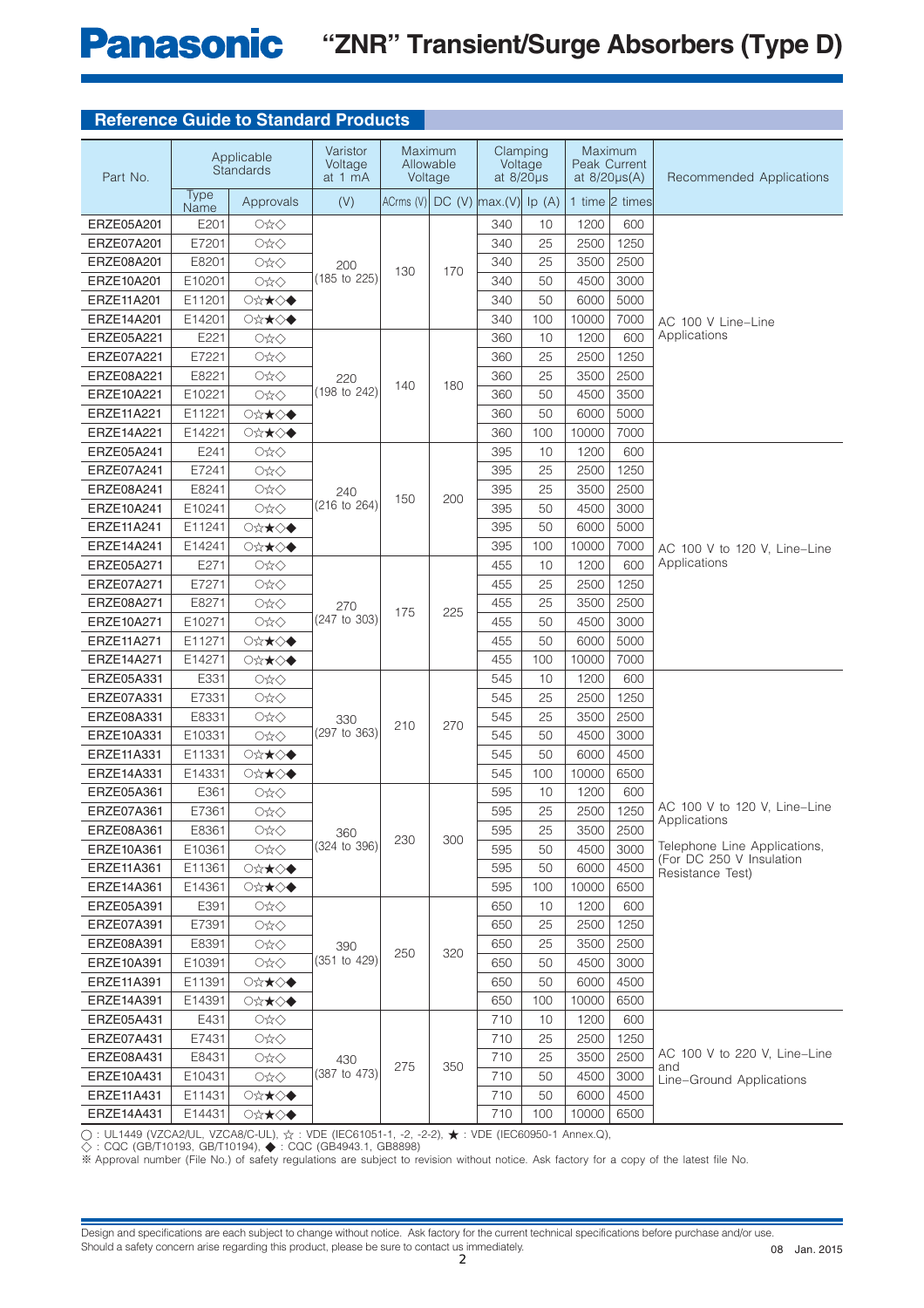# **Panasonic** "ZNR" Transient/Surge Absorbers (Type D)

## **Reference Guide to Standard Products**

| Part No.   |              | Applicable<br><b>Standards</b> | Varistor<br>Voltage<br>at 1 mA | Allowable<br>Voltage | Maximum          | at $8/20\mu s$ | Clamping<br>Voltage | at $8/20\mu s(A)$ | <b>Maximum</b><br>Peak Current | Recommended Applications                                   |
|------------|--------------|--------------------------------|--------------------------------|----------------------|------------------|----------------|---------------------|-------------------|--------------------------------|------------------------------------------------------------|
|            | Type<br>Name | Approvals                      | (V)                            | ACrms (V)            | $DC (V)$ max.(V) |                | lp(A)               |                   | 1 time 2 times                 |                                                            |
| ERZE05A471 | E471         | O☆◇                            |                                |                      |                  | 775            | 10                  | 1200              | 600                            |                                                            |
| ERZE07A471 | E7471        | OxO                            |                                |                      |                  | 775            | 25                  | 2500              | 1250                           |                                                            |
| ERZE08A471 | E8471        | ◯☆★◇◆                          | 470                            |                      |                  | 775            | 25                  | 3500              | 2500                           | AC 100 V to 220 V, Line-Line                               |
| ERZE10A471 | E10471       | ○☆★◇◆                          | (423 to 517)                   | 300                  | 385              | 775            | 50                  | 4500              | 3000                           | and<br>Line-Ground Applications                            |
| ERZE11A471 | E11471       | ○☆★◇◆                          |                                |                      |                  | 775            | 50                  | 6000              | 4500                           |                                                            |
| ERZE14A471 | E14471       | ○☆★◇◆                          |                                |                      |                  | 775            | 100                 | 10000             | 6500                           |                                                            |
| ERZE07A511 | E7511        | O☆◇                            |                                |                      |                  | 845            | 25                  | 2500              | 1250                           |                                                            |
| ERZE08A511 | E8511        | ○☆★◇◆                          |                                |                      |                  | 845            | 25                  | 3500              | 2500                           |                                                            |
| ERZE10A511 | E10511       | ○☆★◇◆                          | 510<br>(459 to 561)            | 320                  | 410              | 845            | 50                  | 4500              | 3000                           |                                                            |
| ERZE11A511 | E11511       | ◯☆★◇◆                          |                                |                      |                  | 845            | 50                  | 6000              | 4500                           |                                                            |
| ERZE14A511 | E14511       | ○☆★◇◆                          |                                |                      |                  | 845            | 100                 | 10000             | 6500                           |                                                            |
| ERZE07A561 | E7561        | O☆◇                            |                                |                      |                  | 930            | 25                  | 2500              | 1250                           |                                                            |
| ERZE08A561 | E8561        | ○☆★◇◆                          |                                |                      |                  | 930            | 25                  | 3500              | 2500                           |                                                            |
| ERZE10A561 | E10561       | ○☆★◇◆                          | 560<br>(504 to 616)            | 350                  | 450              | 930            | 50                  | 4500              | 3000                           |                                                            |
| ERZE11A561 | E11561       | ◯☆★◇◆                          |                                |                      |                  | 930            | 50                  | 6000              | 4500                           | AC 100 V to 240 V, Line-Line                               |
| ERZE14A561 | E14561       | ○☆★◇◆                          |                                |                      |                  | 930            | 100                 | 10000             | 6500                           | and                                                        |
| ERZE07A621 | E7621        | OxO                            |                                |                      |                  | 1025           | 25                  | 2500              | 1250                           | Line-Ground Applications                                   |
| ERZE08A621 | E8621        | ○☆★◇◆                          |                                |                      |                  | 1025           | 25                  | 3500              | 2500                           |                                                            |
| ERZE10A621 | E10621       | ○☆★◇◆                          | 620<br>(558 to 682)            | 385                  | 505              | 1025           | 50                  | 4500              | 3000                           |                                                            |
| ERZE11A621 | E11621       | ○☆★◇◆                          |                                |                      |                  | 1025           | 50                  | 5000              | 4500                           |                                                            |
| ERZE14A621 | E14621       | ○☆★◇◆                          |                                |                      |                  | 1025           | 100                 | 7500              | 6500                           |                                                            |
| ERZE08A681 | E8681        | ○☆★◇◆                          |                                |                      |                  | 1120           | 25                  | 3500              | 2500                           |                                                            |
| ERZE10A681 | E10681       | ○☆★◇◆                          | 680                            | 420                  | 560              | 1120           | 50                  | 4500              | 3000                           |                                                            |
| ERZE11A681 | E11681       | ○☆★◇◆                          | (612 to 748)                   |                      |                  | 1120           | 50                  | 5000              | 4500                           |                                                            |
| ERZE14A681 | E14681       | ◯☆★◇◆                          |                                |                      |                  | 1120           | 100                 | 7500              | 6500                           |                                                            |
| ERZE08A751 | E8751        | ○☆★◇◆                          |                                |                      |                  | 1240           | 25                  | 3500              | 2500                           |                                                            |
| ERZE10A751 | E10751       | ○☆★◇◆                          | 750                            | 460                  | 615              | 1240           | 50                  | 4500              | 3000                           |                                                            |
| ERZE11A751 | E11751       | ○☆★◇◆                          | (675 to 825)                   |                      |                  | 1240           | 50                  | 5000              | 4500                           | AC 380 V, Line-Line and                                    |
| ERZE14A751 | E14751       | ○☆★◇◆                          |                                |                      |                  | 1240           | 100                 | 7500              | 6500                           | Line-Ground Applications<br>(For DC 500 V Insulating Test) |
| ERZE10A821 | E10821       | ○☆★◇◆                          | 820                            |                      |                  | 1355           | 50                  | 4500              | 3000                           |                                                            |
| ERZE11A821 | E11821       | ○☆★◇◆                          | (738 to 902)                   | 510                  | 670              | 1355           | 50                  | 5000              | 4500                           |                                                            |
| ERZE14A821 | E14821       | ○☆★◇◆                          |                                |                      |                  | 1355           | 100                 | 7500              | 6500                           |                                                            |
| ERZE10A911 | E10911       | ◯☆★◇◆                          | 910                            |                      |                  | 1500           | 50                  | 4500              | 3000                           | AC 415 V, Line-Line and                                    |
| ERZE11A911 | E11911       | ○☆★◇◆                          | (819 to 1001)                  | 550                  | 745              | 1500           | 50                  | 5000              | 4500                           | Line-Ground Applications<br>(For DC 500 V Insulating Test) |
| ERZE14A911 | E14911       | ○☆★◇◆                          |                                |                      |                  | 1500           | 100                 | 7500              | 6500                           |                                                            |
| ERZE10A102 | E10102       | ◯☆★◇◆                          | 1000                           |                      |                  | 1650           | 50                  | 4500              | 3000                           |                                                            |
| ERZE11A102 | E11102       | ◯☆★◇◆                          | (900 to 1100)                  | 625                  | 825              | 1650           | 50                  | 5000              | 4500                           |                                                            |
| ERZE14A102 | E14102       | ○☆★◇◆                          |                                |                      |                  | 1650           | 100                 | 7500              | 6500                           | AC 480 V, Line-Line and<br>Line-Ground Applications        |
| ERZE10A112 | E10112       | ○☆★◇◆                          |                                |                      |                  | 1815           | 50                  | 4500              | 3000                           | (For DC 500 V Insulating Test)                             |
| ERZE11A112 | E11112       | ◯☆★◇◆                          | 1100<br>(990 to 1210)          | 680                  | 895              | 1815           | 50                  | 5000              | 4500                           |                                                            |
| ERZE14A112 | E14112       | ○☆★◇◆                          |                                |                      |                  | 1815           | 100                 | 7500              | 6500                           |                                                            |

◯ : UL1449 (VZCA2/UL, VZCA8/C-UL), ☆ : VDE (IEC61051-1, -2, -2-2), ★ : VDE (IEC60950-1 Annex.Q),

 $\breve{\diamondsuit}$  : CQC (GB/T10193, GB/T10194),  $\blacklozenge$  : CQC (GB4943.1, GB8898)

※ Approval number (File No.) of safety regulations are subject to revision without notice. Ask factory for a copy of the latest file No.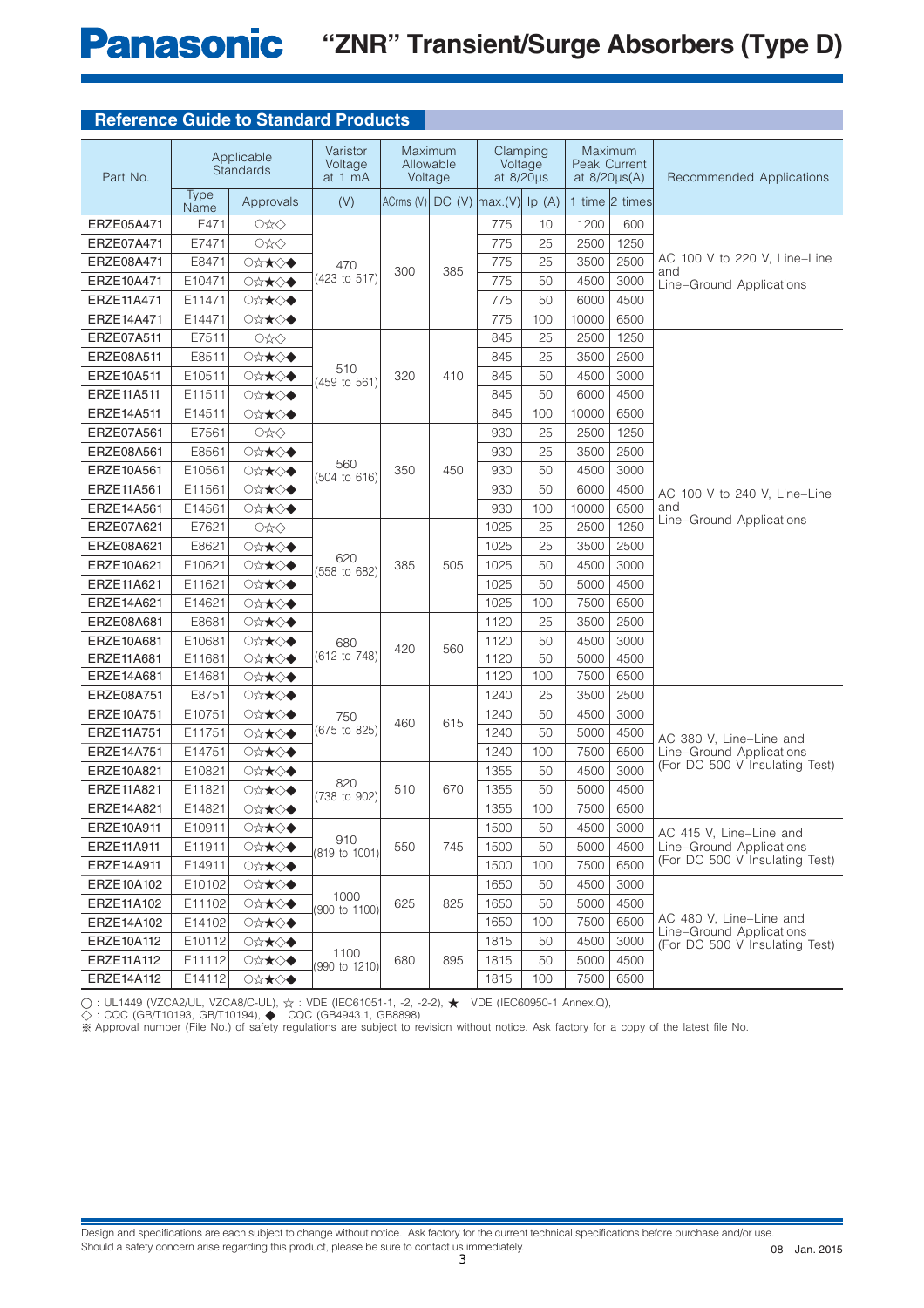## **Ratings and Characteristics**

|  |  |  |  |  |  |  |  | • Operating Temperature Range: -40 to 85 °C • Storage Temperature Range: -40 to 125 °C |  |
|--|--|--|--|--|--|--|--|----------------------------------------------------------------------------------------|--|
|--|--|--|--|--|--|--|--|----------------------------------------------------------------------------------------|--|

| Part No.   | Varistor<br>Voltage  | Maximum<br>Allowable<br>Voltage |        | Clamping<br>Voltage<br>(max.) | Rated<br>Power | Maximum<br>Energy               |                  |      | Maximum<br>Peak Currentl<br>$(8/20 \text{ }\mu\text{s})$ | Capacitance<br>(max.) |
|------------|----------------------|---------------------------------|--------|-------------------------------|----------------|---------------------------------|------------------|------|----------------------------------------------------------|-----------------------|
|            |                      |                                 |        | $*$ lp                        |                | $(10/1000 \text{ }\mu\text{s})$ | $(2 \text{ ms})$ |      | 1 time 2 times                                           |                       |
|            | $V_{1 \text{mA}}(V)$ | ACrms (V)                       | DC (V) | (V)                           | (W)            | (J)                             | (J)              | (A)  | (A)                                                      | $kHz$ (pF)<br>at 1    |
| ERZE05A201 | 200(185 to 225)      | 130                             | 170    | 340                           | 0.25           | 13                              | 9.5              | 1200 | 600                                                      | 200                   |
| ERZE05A221 | 220(198 to 242)      | 140                             | 180    | 360                           | 0.25           | 14                              | 10               | 1200 | 600                                                      | 190                   |
| ERZE05A241 | 240(216 to 264)      | 150                             | 200    | 395                           | 0.25           | 15                              | 11               | 1200 | 600                                                      | 170                   |
| ERZE05A271 | 270(247 to 303)      | 175                             | 225    | 455                           | 0.25           | 18                              | 13               | 1200 | 600                                                      | 150                   |
| ERZE05A331 | 330(297 to 363)      | 210                             | 270    | 545                           | 0.25           | 21                              | 15               | 1200 | 600                                                      | 130                   |
| ERZE05A361 | 360(324 to 396)      | 230                             | 300    | 595                           | 0.25           | 23                              | 17               | 1200 | 600                                                      | 130                   |
| ERZE05A391 | 390(351 to 429)      | 250                             | 320    | 650                           | 0.25           | 26                              | 19               | 1200 | 600                                                      | 130                   |
| ERZE05A431 | 430(387 to 473)      | 275                             | 350    | 710                           | 0.25           | 29                              | 21               | 1200 | 600                                                      | 120                   |
| ERZE05A471 | 470(423 to 517)      | 300                             | 385    | 775                           | 0.25           | 32                              | 23               | 1200 | 600                                                      | 100                   |

✽Ip Measuring current of clamping voltage : 10 A

| Dimensions in mm (not to scale) |        |        |       |        |       |
|---------------------------------|--------|--------|-------|--------|-------|
| Part No.                        | D max. | T max. | F±1.0 | A max. | L±1.0 |
| ERZE05A201                      | 7.0    | 4.8    | 5.0   | 10.0   | 2.1   |
| ERZE05A221                      | 7.0    | 4.9    | 5.0   | 10.0   | 2.3   |
| ERZE05A241                      | 7.0    | 5.0    | 5.0   | 10.0   | 2.4   |
| ERZE05A271                      | 7.0    | 5.2    | 5.0   | 10.0   | 2.5   |
| ERZE05A331                      | 7.0    | 5.5    | 5.0   | 10.0   | 2.9   |
| ERZE05A361                      | 7.0    | 5.8    | 5.0   | 10.0   | 3.1   |
| ERZE05A391                      | 7.0    | 5.9    | 5.0   | 10.0   | 3.2   |
| ERZE05A431                      | 7.0    | 6.1    | 5.0   | 10.0   | 3.3   |
| ERZE05A471                      | 7.0    | 6.3    | 5.0   | 10.0   | 3.5   |



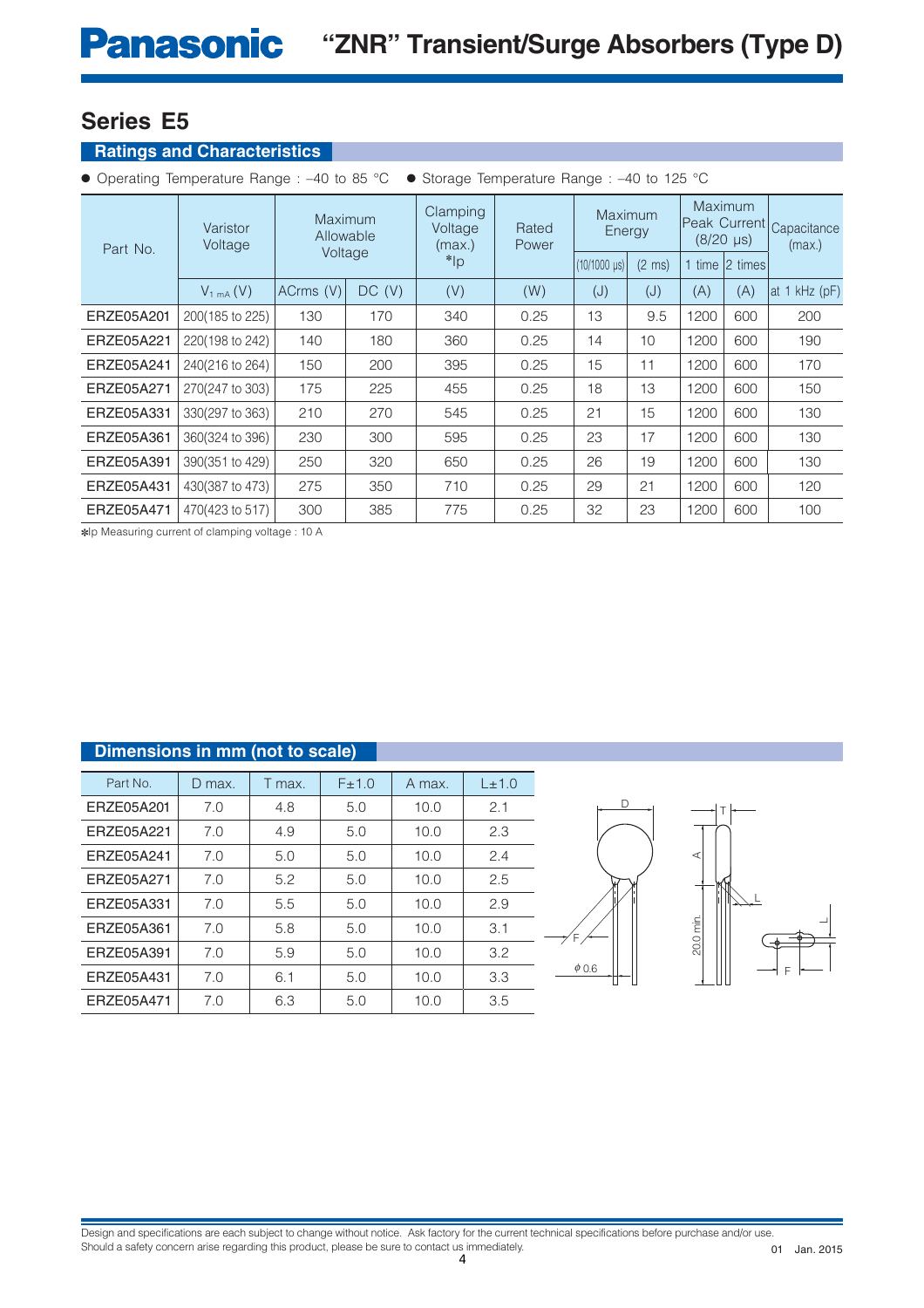**Voltage vs. Current Impulse Derating** (Relation between impulse width and impulse current multiple)

#### ERZE05A201 to ERZE05A471 ERZE05A201 to ERZE05A471





Impulse Width (µs)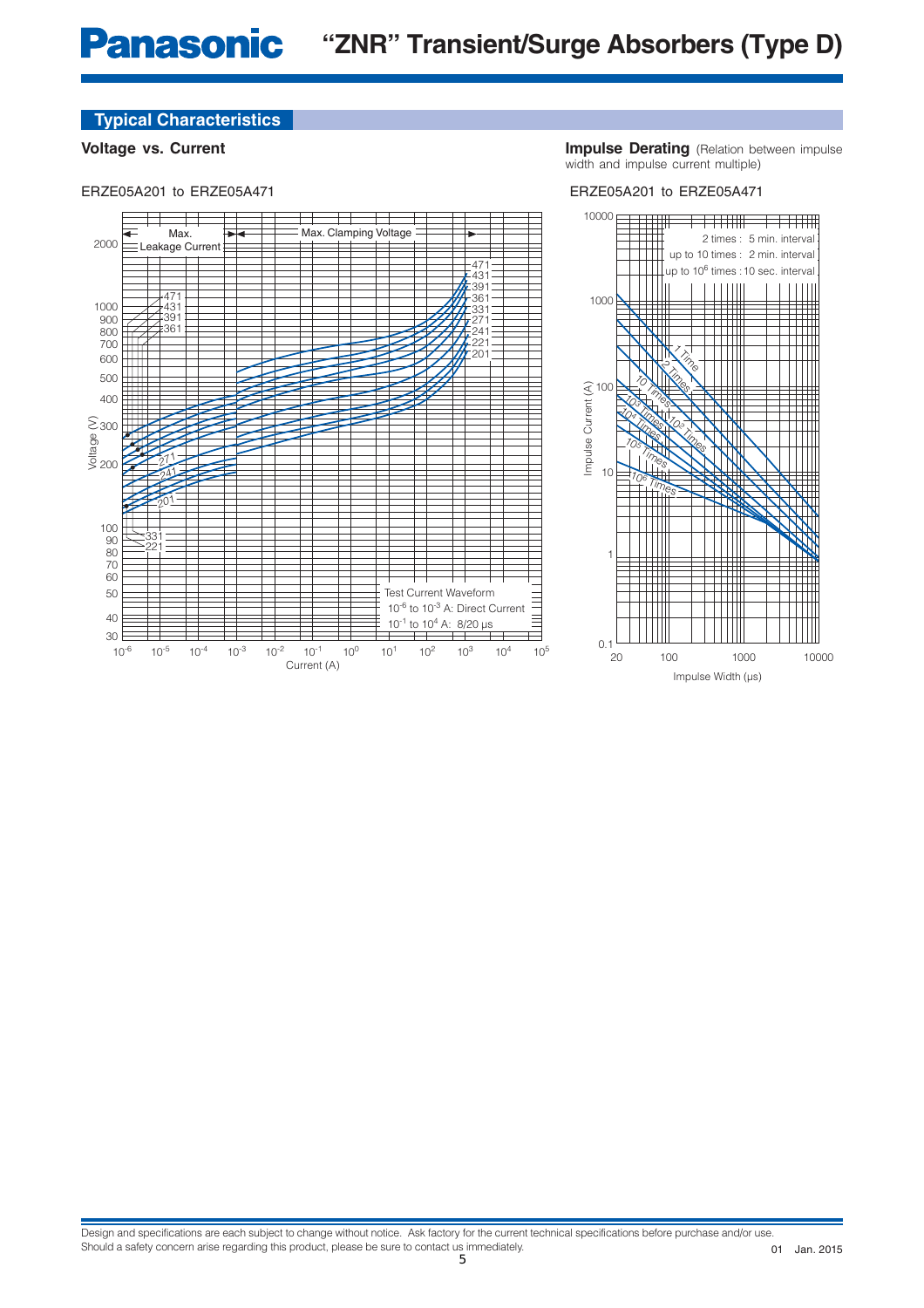## **Ratings and Characteristics**

|  | ● Operating Temperature Range: -40 to 85 °C · Storage Temperature Range: -40 to 125 °C |
|--|----------------------------------------------------------------------------------------|
|--|----------------------------------------------------------------------------------------|

| Part No.   | Varistor<br>Voltage | Maximum<br>Allowable<br>Voltage |       | Clamping<br>Voltage<br>(max.) | Rated<br>Power | <b>Maximum</b><br>Energy |                  | <b>Maximum</b><br>Peak Current<br>$(8/20 \,\mu s)$ |                  | Capacitance<br>(max.) |
|------------|---------------------|---------------------------------|-------|-------------------------------|----------------|--------------------------|------------------|----------------------------------------------------|------------------|-----------------------|
|            |                     |                                 |       | $*$ lp                        |                | $(10/1000 \,\mu s)$      | $(2 \text{ ms})$ |                                                    | 1 time   2 times |                       |
|            | $V_{1mA}(V)$        | ACrms (V)                       | DC(V) | (V)                           | (W)            | (J)                      | (J)              | (A)                                                | (A)              | at 1 kHz (pF)         |
| ERZE07A201 | 200(185 to 225)     | 130                             | 170   | 340                           | 0.3            | 26                       | 19               | 2500                                               | 1250             | 360                   |
| ERZE07A221 | 220(198 to 242)     | 140                             | 180   | 360                           | 0.3            | 30                       | 22               | 2500                                               | 1250             | 350                   |
| ERZE07A241 | 240(216 to 264)     | 150                             | 200   | 395                           | 0.3            | 33                       | 24               | 2500                                               | 1250             | 340                   |
| ERZE07A271 | 270(247 to 303)     | 175                             | 225   | 455                           | 0.3            | 39                       | 28               | 2500                                               | 1250             | 310                   |
| ERZE07A331 | 330(297 to 363)     | 210                             | 270   | 545                           | 0.3            | 44                       | 32               | 2500                                               | 1250             | 280                   |
| ERZE07A361 | 360(324 to 396)     | 230                             | 300   | 595                           | 0.3            | 50                       | 36               | 2500                                               | 1250             | 260                   |
| ERZE07A391 | 390(351 to 429)     | 250                             | 320   | 650                           | 0.3            | 53                       | 38               | 2500                                               | 1250             | 240                   |
| ERZE07A431 | 430(387 to 473)     | 275                             | 350   | 710                           | 0.3            | 60                       | 43               | 2500                                               | 1250             | 210                   |
| ERZE07A471 | 470(423 to 517)     | 300                             | 385   | 775                           | 0.3            | 65                       | 47               | 2500                                               | 1250             | 170                   |
| ERZE07A511 | 510(459 to 561)     | 320                             | 410   | 845                           | 0.3            | 70                       | 50               | 2500                                               | 1250             | 140                   |
| ERZE07A561 | 560(504 to 616)     | 350                             | 450   | 930                           | 0.3            | 75                       | 55               | 2500                                               | 1250             | 140                   |
| ERZE07A621 | 620(558 to 682)     | 385                             | 505   | 1025                          | 0.3            | 80                       | 60               | 2500                                               | 1250             | 135                   |

✽Ip Measuring current of clamping voltage : 25 A

| Dimensions in mm (not to scale) |        |        |       |        |       |
|---------------------------------|--------|--------|-------|--------|-------|
|                                 |        |        |       |        |       |
| Part No.                        | D max. | T max. | F±1.0 | A max. | L±1.0 |
| ERZE07A201                      | 9.0    | 5.3    | 7.5   | 12.5   | 2.1   |
| ERZE07A221                      | 9.0    | 5.4    | 7.5   | 12.5   | 2.3   |
| ERZE07A241                      | 9.0    | 5.5    | 7.5   | 12.5   | 2.4   |
| ERZE07A271                      | 9.0    | 5.7    | 7.5   | 12.5   | 2.5   |
| ERZE07A331                      | 9.0    | 6.0    | 7.5   | 12.5   | 2.8   |
| ERZE07A361                      | 9.0    | 6.2    | 7.5   | 12.5   | 2.9   |
| ERZE07A391                      | 9.0    | 6.3    | 7.5   | 12.5   | 3.0   |
| ERZE07A431                      | 9.0    | 6.5    | 7.5   | 12.5   | 3.1   |
| ERZE07A471                      | 9.0    | 6.8    | 7.5   | 12.5   | 3.3   |
| ERZE07A511                      | 9.0    | 7.0    | 7.5   | 12.5   | 3.5   |
| ERZE07A561                      | 9.0    | 7.4    | 7.5   | 13.5   | 3.8   |
| ERZE07A621                      | 10.0   | 7.8    | 7.5   | 13.5   | 4.0   |



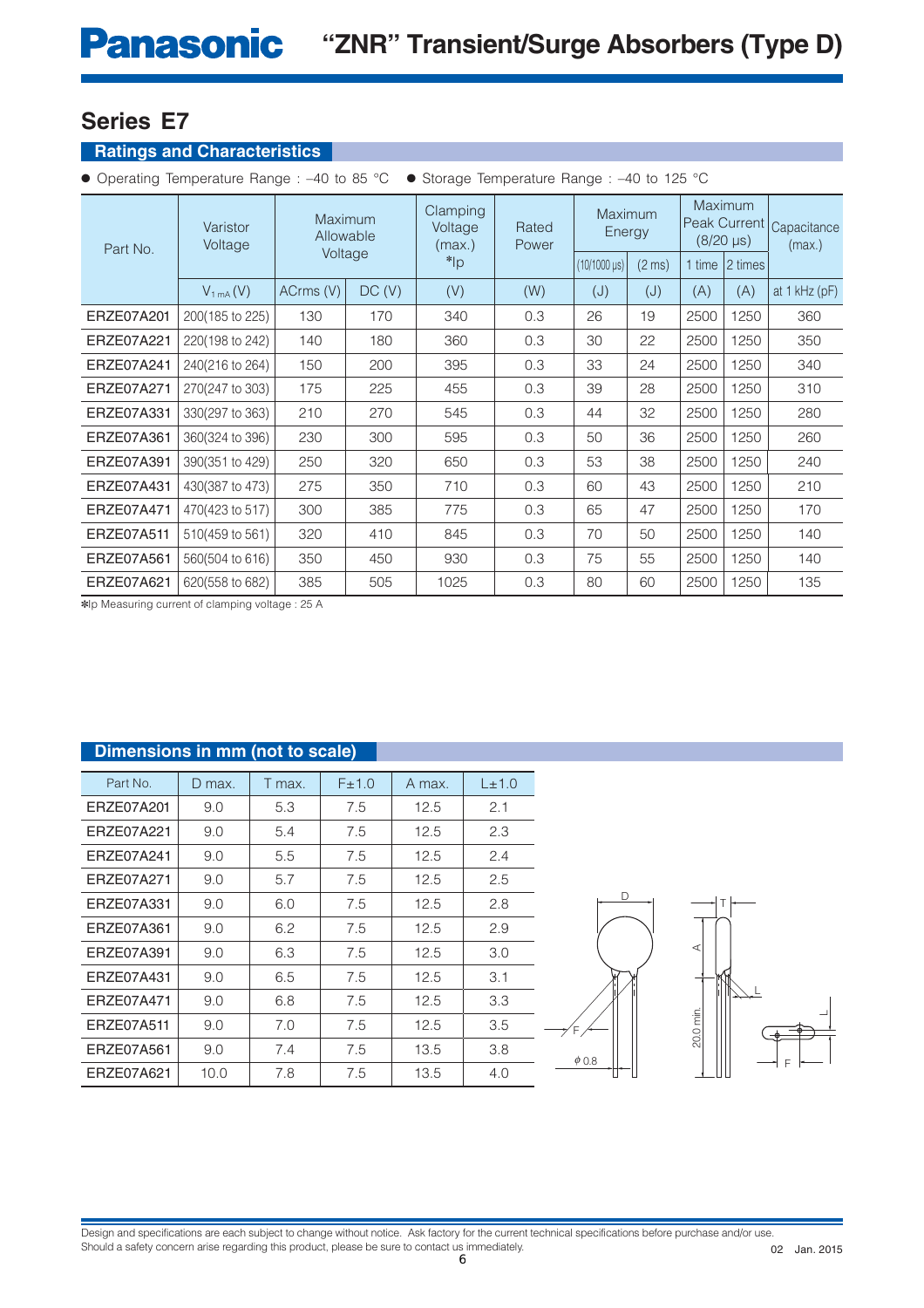**Voltage vs. Current Impulse Derating** (Relation between impulse width and impulse current multiple)

#### ERZE07A201 to ERZE07A621 ERZE07A201 to ERZE07A621

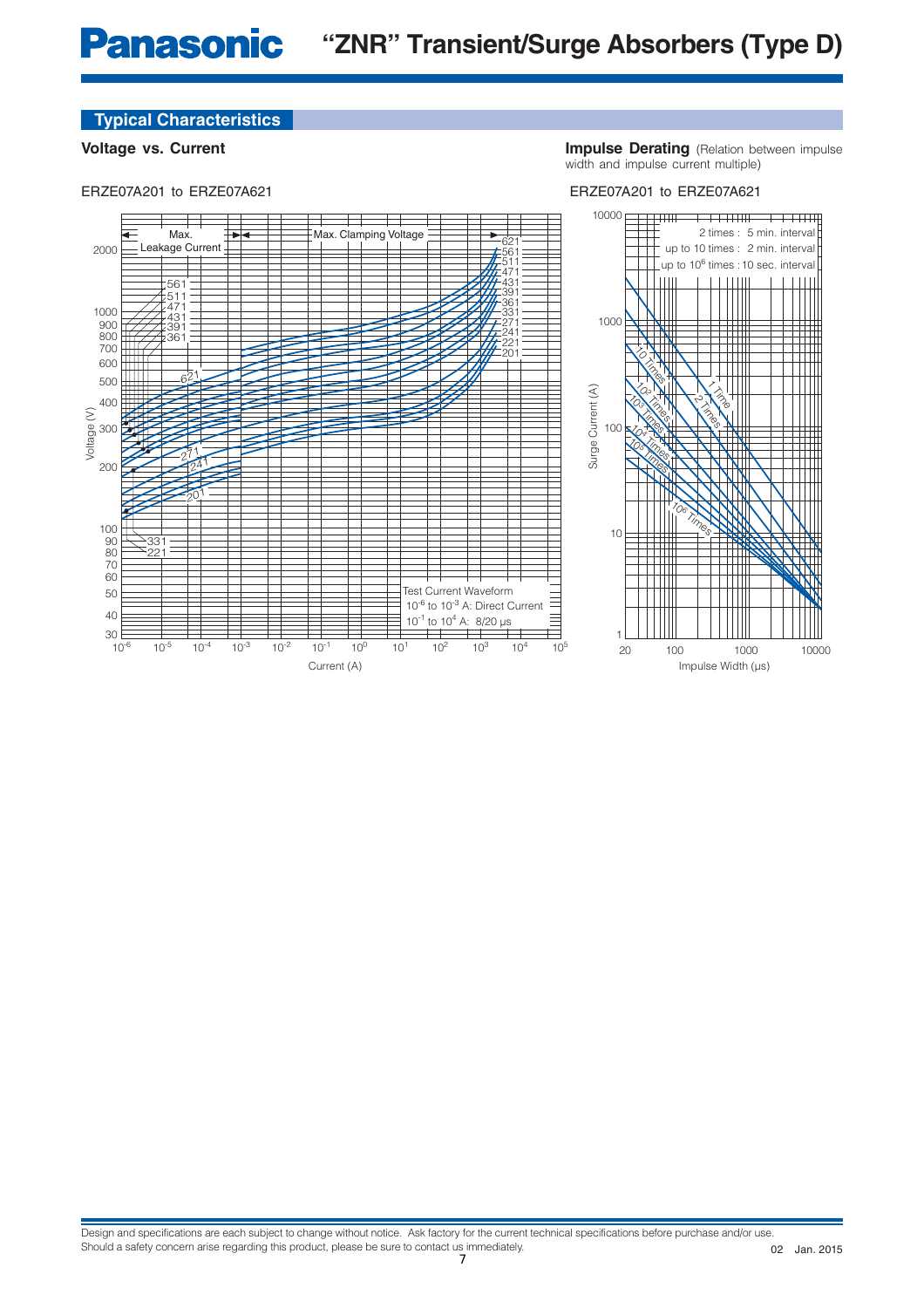## **Ratings and Characteristics**

● Operating Temperature Range : –40 to 85 °C ● Storage Temperature Range : –40 to 125 °C

| Part No.   | Varistor<br>Voltage  | Maximum<br>Allowable |        | Clamping<br>Voltage<br>(max.) | Rated<br>Power | Maximum<br>Energy               |                  | Maximum<br>Peak Current<br>$(8/20 \text{ }\mu\text{s})$ |                | Capacitance<br>(max.) |
|------------|----------------------|----------------------|--------|-------------------------------|----------------|---------------------------------|------------------|---------------------------------------------------------|----------------|-----------------------|
|            |                      | Voltage              |        | $*$ <sub>lp</sub>             |                | $(10/1000 \text{ }\mu\text{s})$ | $(2 \text{ ms})$ |                                                         | 1 time 2 times |                       |
|            | $V_{1 \text{mA}}(V)$ | ACrms (V)            | DC (V) | (V)                           | (W)            | (J)                             | (J)              | (A)                                                     | (A)            | at 1 kHz (pF)         |
| ERZE08A201 | 200(185 to 225)      | 130                  | 170    | 340                           | 0.4            | 35                              | 25               | 3500                                                    | 2500           | 390                   |
| ERZE08A221 | 220(198 to 242)      | 140                  | 180    | 360                           | 0.4            | 39                              | 27.5             | 3500                                                    | 2500           | 380                   |
| ERZE08A241 | 240(216 to 264)      | 150                  | 200    | 395                           | 0.4            | 42                              | 30               | 3500                                                    | 2500           | 360                   |
| ERZE08A271 | 270(247 to 303)      | 175                  | 225    | 455                           | 0.4            | 49                              | 35               | 3500                                                    | 2500           | 330                   |
| ERZE08A331 | 330(297 to 363)      | 210                  | 270    | 545                           | 0.4            | 58                              | 42               | 3500                                                    | 2500           | 300                   |
| ERZE08A361 | 360(324 to 396)      | 230                  | 300    | 595                           | 0.4            | 65                              | 45               | 3500                                                    | 2500           | 280                   |
| ERZE08A391 | 390(351 to 429)      | 250                  | 320    | 650                           | 0.4            | 70                              | 50               | 3500                                                    | 2500           | 260                   |
| ERZE08A431 | 430(387 to 473)      | 275                  | 350    | 710                           | 0.4            | 80                              | 55               | 3500                                                    | 2500           | 230                   |
| ERZE08A471 | 470(423 to 517)      | 300                  | 385    | 775                           | 0.4            | 85                              | 60               | 3500                                                    | 2500           | 180                   |
| ERZE08A511 | 510(459 to 561)      | 320                  | 410    | 845                           | 0.4            | 92                              | 67               | 3500                                                    | 2500           | 150                   |
| ERZE08A561 | 560(504 to 616)      | 350                  | 450    | 930                           | 0.4            | 92                              | 67               | 3500                                                    | 2500           | 150                   |
| ERZE08A621 | 620(558 to 682)      | 385                  | 505    | 1025                          | 0.4            | 92                              | 67               | 3500                                                    | 2500           | 140                   |
| ERZE08A681 | 680(612 to 748)      | 420                  | 560    | 1120                          | 0.4            | 92                              | 67               | 3500                                                    | 2500           | 130                   |
| ERZE08A751 | 750(675 to 825)      | 460                  | 615    | 1240                          | 0.4            | 100                             | 70               | 3500                                                    | 2500           | 130                   |

✽Ip Measuring current of clamping voltage : 25 A

## **Dimensions in mm (not to scale)**

| Part No.   | D max. | T max. | F±1.0 | A max. | $L_{\pm}$ 1.0 |
|------------|--------|--------|-------|--------|---------------|
| ERZE08A201 | 10.5   | 5.1    | 7.5   | 13.5   | 1.9           |
| ERZE08A221 | 10.5   | 5.2    | 7.5   | 13.5   | 2.0           |
| ERZE08A241 | 10.5   | 5.3    | 7.5   | 13.5   | 2.1           |
| ERZE08A271 | 10.5   | 5.5    | 7.5   | 13.5   | 2.3           |
| ERZE08A331 | 10.5   | 5.9    | 7.5   | 13.5   | 2.6           |
| ERZE08A361 | 10.5   | 6.1    | 7.5   | 13.5   | 2.8           |
| ERZE08A391 | 10.5   | 6.3    | 7.5   | 13.5   | 2.9           |
| ERZE08A431 | 10.5   | 6.5    | 7.5   | 13.5   | 3.1           |
| ERZE08A471 | 10.5   | 7.3    | 7.5   | 13.5   | 3.6           |
| ERZE08A511 | 10.5   | 7.8    | 7.5   | 13.5   | 4.0           |
| ERZE08A561 | 10.5   | 8.1    | 7.5   | 13.5   | 4.3           |
| ERZE08A621 | 11.5   | 8.7    | 7.5   | 14.5   | 4.7           |
| ERZE08A681 | 11.5   | 9.0    | 7.5   | 14.5   | 5.0           |
| ERZE08A751 | 11.5   | 9.7    | 7.5   | 14.5   | 5.6           |



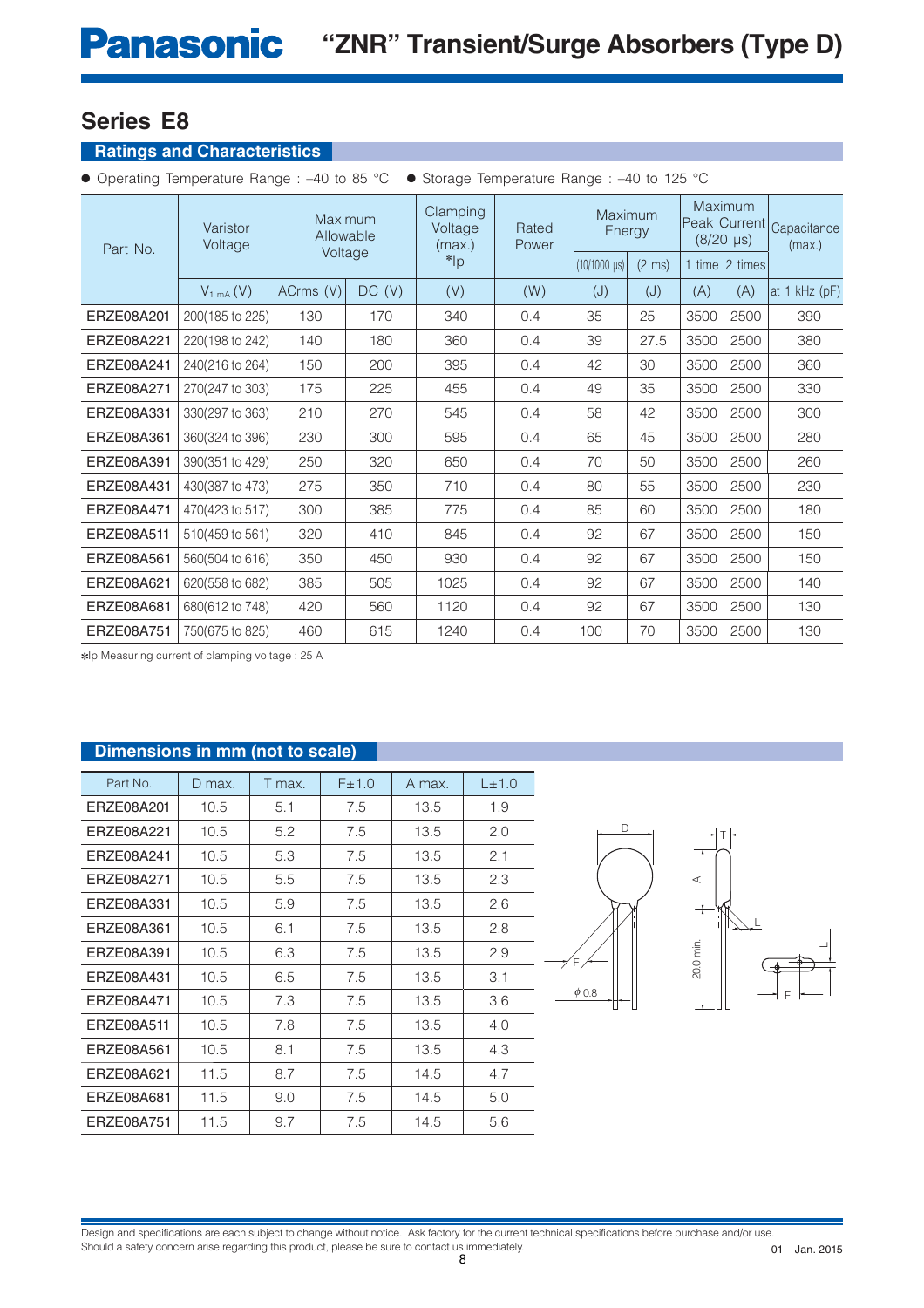#### ERZE08A201 to ERZE08A511

**Voltage vs. Current Impulse Derating** (Relation between impulse width and impulse current multiple)

ERZE08A201 to ERZE08A511





Design and specifications are each subject to change without notice. Ask factory for the current technical specifications before purchase and/or use. Should a safety concern arise regarding this product, please be sure to contact us immediately.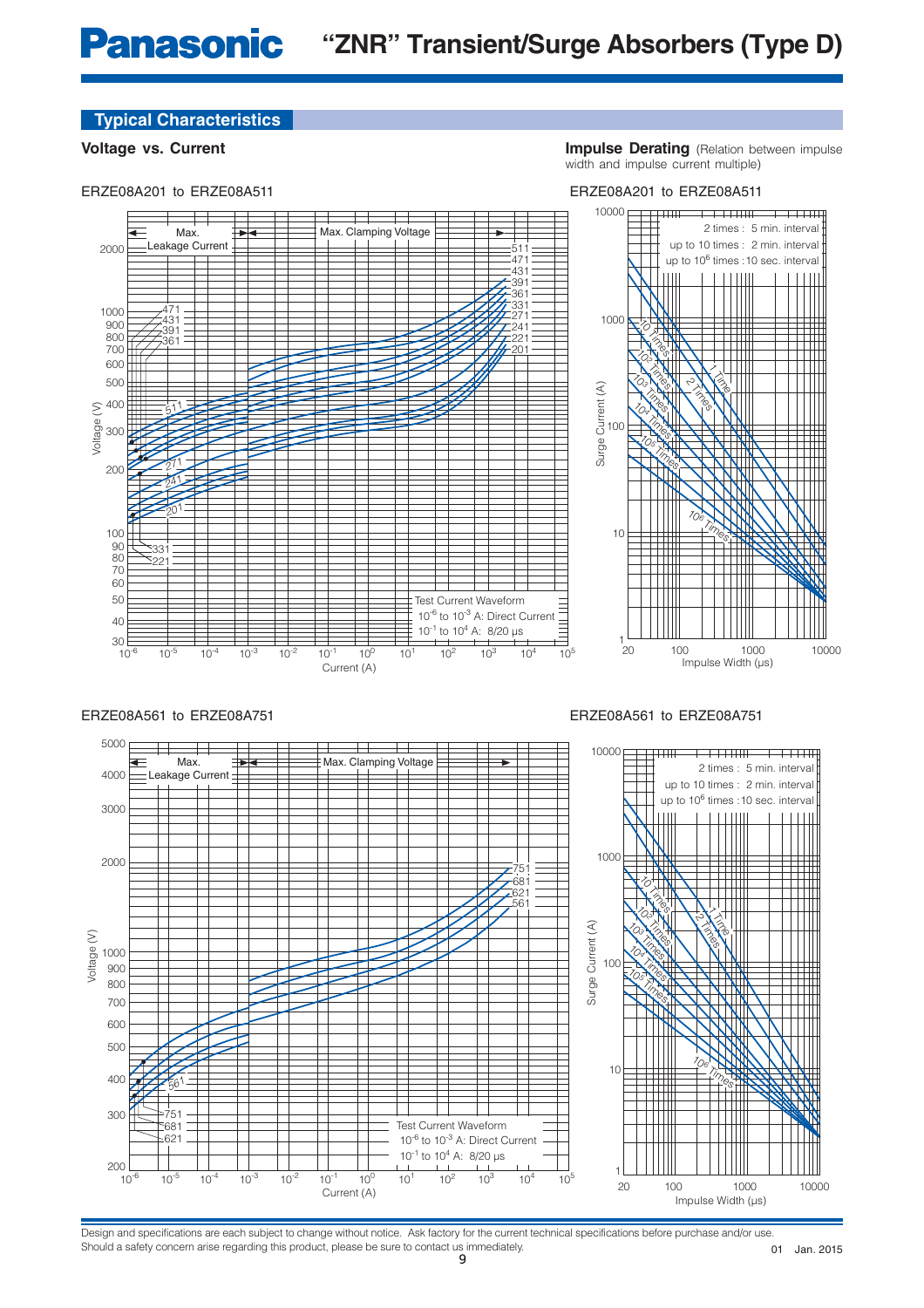## **Ratings and Characteristics**

● Operating Temperature Range : –40 to 85 °C ● Storage Temperature Range : –40 to 125 °C

| Part No.   | Varistor<br>Voltage | Maximum<br>Allowable<br>Voltage |       | Clamping<br>Voltage<br>(max.) | Rated<br>Power | Maximum<br>Energy   |                  |        | <b>Maximum</b><br>Peak Current<br>$(8/20 \,\mu s)$ | Capacitance<br>(max.) |
|------------|---------------------|---------------------------------|-------|-------------------------------|----------------|---------------------|------------------|--------|----------------------------------------------------|-----------------------|
|            |                     |                                 |       | $\sup$                        |                | $(10/1000 \,\mu s)$ | $(2 \text{ ms})$ | 1 time | 12 times                                           |                       |
|            | $V_{1mA}(V)$        | ACrms (V)                       | DC(V) | (V)                           | (W)            | (J)                 | (J)              | (A)    | (A)                                                | at 1 kHz (pF)         |
| ERZE10A201 | 200(185 to 225)     | 130                             | 170   | 340                           | 0.5            | 47                  | 34               | 4500   | 3000                                               | 630                   |
| ERZE10A221 | 220(198 to 242)     | 140                             | 180   | 360                           | 0.5            | 50                  | 36               | 4500   | 3000                                               | 600                   |
| ERZE10A241 | 240(216 to 264)     | 150                             | 200   | 395                           | 0.5            | 56                  | 40               | 4500   | 3000                                               | 570                   |
| ERZE10A271 | 270(247 to 303)     | 175                             | 225   | 455                           | 0.5            | 64                  | 46               | 4500   | 3000                                               | 530                   |
| ERZE10A331 | 330(297 to 363)     | 210                             | 270   | 545                           | 0.5            | 72                  | 52               | 4500   | 3000                                               | 470                   |
| ERZE10A361 | 360(324 to 396)     | 230                             | 300   | 595                           | 0.5            | 84                  | 60               | 4500   | 3000                                               | 430                   |
| ERZE10A391 | 390(351 to 429)     | 250                             | 320   | 650                           | 0.5            | 91                  | 65               | 4500   | 3000                                               | 400                   |
| ERZE10A431 | 430(387 to 473)     | 275                             | 350   | 710                           | 0.5            | 99                  | 71               | 4500   | 3000                                               | 350                   |
| ERZE10A471 | 470(423 to 517)     | 300                             | 385   | 775                           | 0.5            | 106                 | 76               | 4500   | 3000                                               | 320                   |
| ERZE10A511 | 510(459 to 561)     | 320                             | 410   | 845                           | 0.5            | 117                 | 84               | 4500   | 3000                                               | 300                   |
| ERZE10A561 | 560(504 to 616)     | 350                             | 450   | 930                           | 0.5            | 120                 | 86               | 4500   | 3000                                               | 290                   |
| ERZE10A621 | 620(558 to 682)     | 385                             | 505   | 1025                          | 0.5            | 126                 | 88               | 4500   | 3000                                               | 280                   |
| ERZE10A681 | 680(612 to 748)     | 420                             | 560   | 1120                          | 0.5            | 133                 | 95               | 4500   | 3000                                               | 260                   |
| ERZE10A751 | 750(675 to 825)     | 460                             | 615   | 1240                          | 0.5            | 140                 | 100              | 4500   | 3000                                               | 250                   |
| ERZE10A821 | 820(738 to 902)     | 510                             | 670   | 1355                          | 0.5            | 154                 | 110              | 4500   | 3000                                               | 230                   |
| ERZE10A911 | 910(819 to 1001)    | 550                             | 745   | 1500                          | 0.5            | 168                 | 112              | 4500   | 3000                                               | 220                   |
| ERZE10A102 | 1000(900 to 1100)   | 625                             | 825   | 1650                          | 0.5            | 182                 | 130              | 4500   | 3000                                               | 200                   |
| ERZE10A112 | 1100(990 to 1210)   | 680                             | 895   | 1815                          | 0.5            | 196                 | 140              | 4500   | 3000                                               | 180                   |

✽Ip Measuring current of clamping voltage : 50 A

## **Dimensions in mm (not to scale)**

| Part No.   | D max. | T max. | F±1.0 | A max. | L±1.0 |
|------------|--------|--------|-------|--------|-------|
| ERZE10A201 | 11.5   | 5.3    | 7.5   | 15.0   | 2.1   |
| ERZE10A221 | 11.5   | 5.4    | 7.5   | 15.0   | 2.3   |
| ERZE10A241 | 11.5   | 5.5    | 7.5   | 15.0   | 2.4   |
| ERZE10A271 | 11.5   | 5.7    | 7.5   | 15.0   | 2.5   |
| ERZE10A331 | 11.5   | 6.0    | 7.5   | 15.0   | 2.8   |
| ERZE10A361 | 11.5   | 6.2    | 7.5   | 15.0   | 2.9   |
| ERZE10A391 | 11.5   | 6.3    | 7.5   | 15.0   | 3.0   |
| FR7F10A431 | 11.5   | 6.5    | 7.5   | 15.0   | 3.1   |
| FR7F10A471 | 11.5   | 6.8    | 7.5   | 15.0   | 3.3   |
| ERZE10A511 | 11.5   | 7.0    | 7.5   | 15.0   | 3.5   |
| ERZE10A561 | 11.5   | 7.4    | 7.5   | 15.0   | 3.8   |
| ERZE10A621 | 12.5   | 7.8    | 7.5   | 16.0   | 4.0   |
| ERZE10A681 | 12.5   | 8.1    | 7.5   | 16.0   | 4.2   |
| ERZE10A751 | 12.5   | 8.6    | 7.5   | 16.0   | 4.6   |
| ERZE10A821 | 12.5   | 8.9    | 7.5   | 16.0   | 5.0   |
| ERZE10A911 | 12.5   | 9.5    | 7.5   | 16.0   | 5.7   |
| ERZE10A102 | 12.5   | 10.0   | 7.5   | 16.0   | 6.2   |
| ERZE10A112 | 12.5   | 10.6   | 7.5   | 16.0   | 6.8   |





Design and specifications are each subject to change without notice. Ask factory for the current technical specifications before purchase and/or use. Should a safety concern arise regarding this product, please be sure to contact us immediately.

10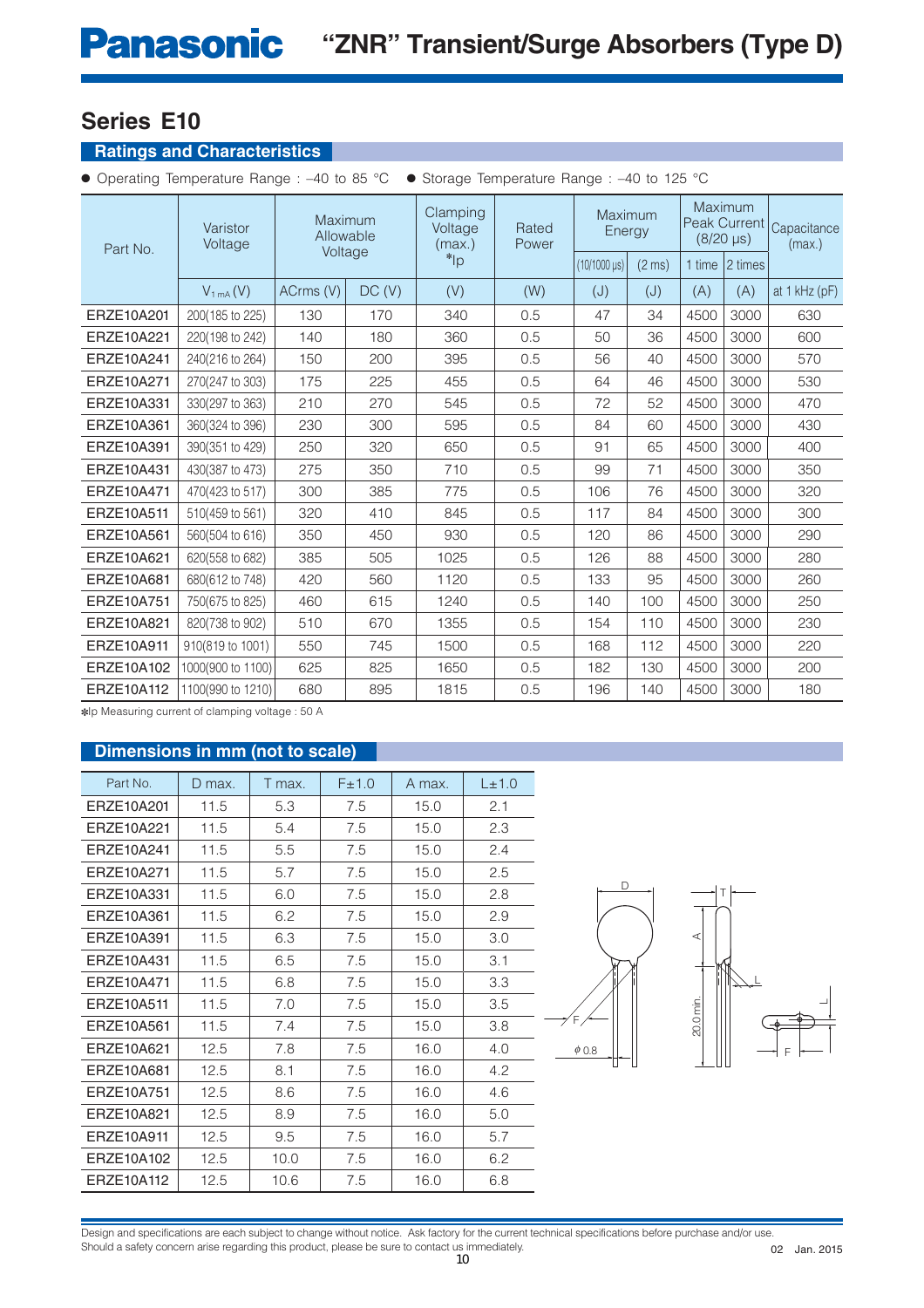ERZE10A201 to ERZE10A561

**Voltage vs. Current Impulse Derating** (Relation between impulse width and impulse current multiple)

ERZE10A201 to ERZE10A561



#### ERZE10A621 to ERZE10A112



### ERZE10A621 to ERZE10A112

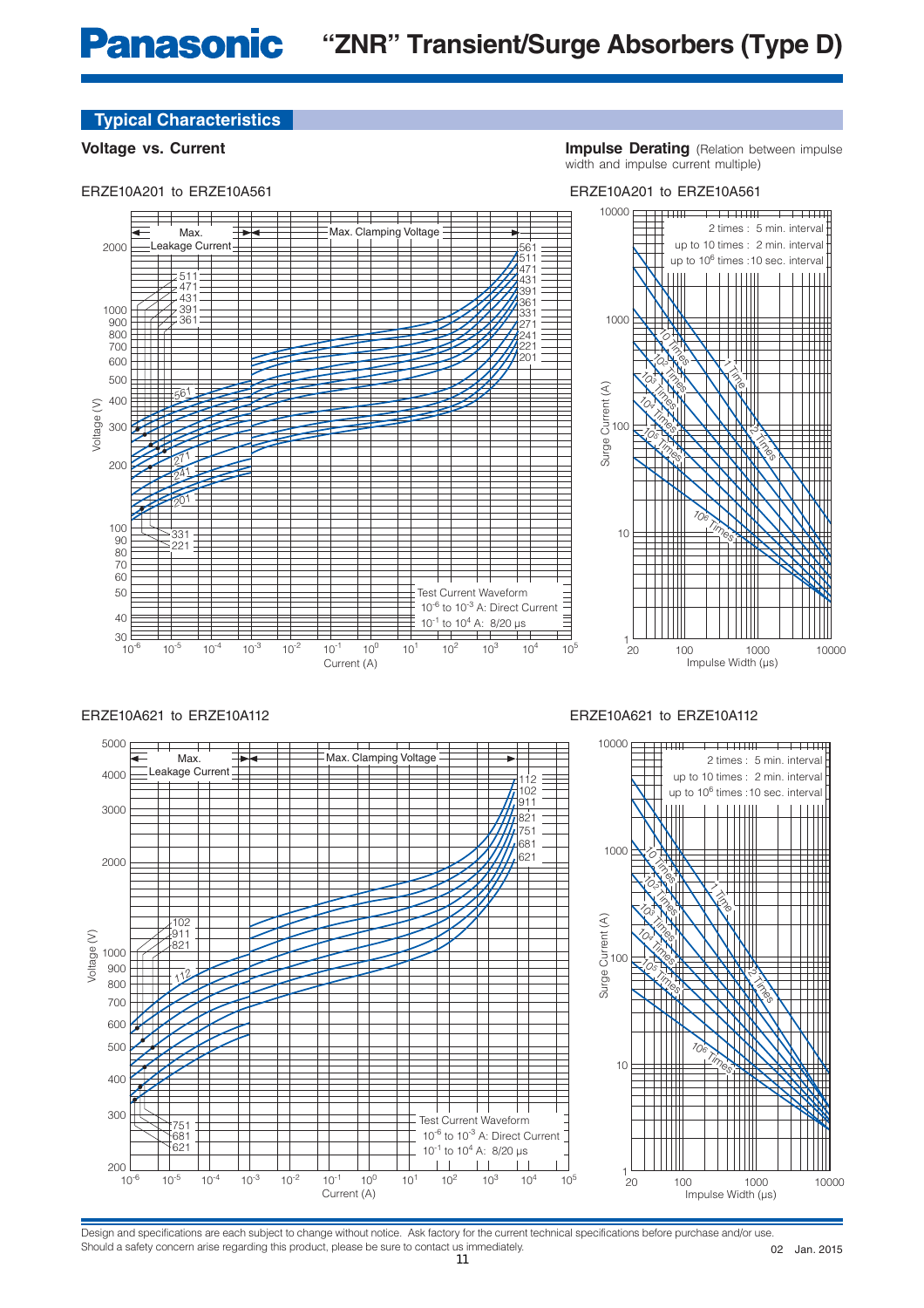## **Ratings and Characteristics**

● Operating Temperature Range : –40 to 85 °C ● Storage Temperature Range : –40 to 125 °C

| Part No.   | Varistor<br>Voltage | Maximum<br>Allowable<br>Voltage |       | Clamping<br>Voltage<br>(max.) | Rated<br>Power | Maximum<br>Energy       |                  |        | <b>Maximum</b><br>Peak Current<br>$(8/20 \,\mu s)$ | Capacitance<br>(max.) |
|------------|---------------------|---------------------------------|-------|-------------------------------|----------------|-------------------------|------------------|--------|----------------------------------------------------|-----------------------|
|            |                     |                                 |       | $*$ <sub>lp</sub>             |                | $(10/1000 \,\text{µs})$ | $(2 \text{ ms})$ | 1 time | 12 times                                           |                       |
|            | $V_{1mA}(V)$        | ACrms (V)                       | DC(V) | (V)                           | (W)            | (J)                     | (J)              | (A)    | (A)                                                | at $1$ kHz ( $pF$ )   |
| ERZE11A201 | 200(185 to 225)     | 130                             | 170   | 340                           | 0.6            | 70                      | 50               | 6000   | 5000                                               | 690                   |
| ERZE11A221 | 220(198 to 242)     | 140                             | 180   | 360                           | 0.6            | 78                      | 55               | 6000   | 5000                                               | 660                   |
| ERZE11A241 | 240(216 to 264)     | 150                             | 200   | 395                           | 0.6            | 84                      | 60               | 6000   | 5000                                               | 620                   |
| ERZE11A271 | 270(247 to 303)     | 175                             | 225   | 455                           | 0.6            | 99                      | 70               | 6000   | 5000                                               | 580                   |
| ERZE11A331 | 330(297 to 363)     | 210                             | 270   | 545                           | 0.6            | 115                     | 80               | 6000   | 4500                                               | 520                   |
| ERZE11A361 | 360(324 to 396)     | 230                             | 300   | 595                           | 0.6            | 130                     | 90               | 6000   | 4500                                               | 480                   |
| ERZE11A391 | 390(351 to 429)     | 250                             | 320   | 650                           | 0.6            | 140                     | 100              | 6000   | 4500                                               | 450                   |
| ERZE11A431 | 430(387 to 473)     | 275                             | 350   | 710                           | 0.6            | 155                     | 110              | 6000   | 4500                                               | 400                   |
| ERZE11A471 | 470(423 to 517)     | 300                             | 385   | 775                           | 0.6            | 175                     | 125              | 6000   | 4500                                               | 360                   |
| ERZE11A511 | 510(459 to 561)     | 320                             | 410   | 845                           | 0.6            | 190                     | 136              | 6000   | 4500                                               | 310                   |
| ERZE11A561 | 560(504 to 616)     | 350                             | 450   | 930                           | 0.6            | 190                     | 136              | 6000   | 4500                                               | 310                   |
| ERZE11A621 | 620(558 to 682)     | 385                             | 505   | 1025                          | 0.6            | 190                     | 136              | 5000   | 4500                                               | 300                   |
| ERZE11A681 | 680(612 to 748)     | 420                             | 560   | 1120                          | 0.6            | 190                     | 136              | 5000   | 4500                                               | 290                   |
| ERZE11A751 | 750(675 to 825)     | 460                             | 615   | 1240                          | 0.6            | 210                     | 150              | 5000   | 4500                                               | 280                   |
| ERZE11A821 | 820(738 to 902)     | 510                             | 670   | 1355                          | 0.6            | 235                     | 165              | 5000   | 4500                                               | 260                   |
| ERZE11A911 | 910(819 to 1001)    | 550                             | 745   | 1500                          | 0.6            | 255                     | 180              | 5000   | 4500                                               | 240                   |
| ERZE11A102 | 1000(900 to 1100)   | 625                             | 825   | 1650                          | 0.6            | 280                     | 200              | 5000   | 4500                                               | 220                   |
| ERZE11A112 | 1100(990 to 1210)   | 680                             | 895   | 1815                          | 0.6            | 310                     | 220              | 5000   | 4500                                               | 200                   |

✽Ip Measuring current of clamping voltage : 50 A

## **Dimensions in mm (not to scale)**

| Part No.   | D max. | T max. | F±1.0 | A max. | L±1.0 |
|------------|--------|--------|-------|--------|-------|
| ERZE11A201 | 13.0   | 5.2    | 7.5   | 17.0   | 1.9   |
| ERZE11A221 | 13.0   | 5.3    | 7.5   | 17.0   | 2.0   |
| FR7F11A241 | 13.0   | 5.4    | 7.5   | 17.0   | 2.1   |
| ERZE11A271 | 13.0   | 5.6    | 7.5   | 17.0   | 2.3   |
| ERZE11A331 | 13.0   | 5.9    | 7.5   | 17.0   | 2.6   |
| ERZE11A361 | 13.0   | 6.1    | 7.5   | 17.0   | 2.8   |
| ERZE11A391 | 13.0   | 6.2    | 7.5   | 17.0   | 2.9   |
| FR7F11A431 | 13.0   | 6.4    | 7.5   | 17.0   | 3.1   |
| FR7F11A471 | 13.0   | 6.6    | 7.5   | 17.0   | 3.3   |
| ERZE11A511 | 13.0   | 6.8    | 7.5   | 17.0   | 3.5   |
| ERZE11A561 | 13.0   | 7.2    | 7.5   | 17.0   | 3.8   |
| ERZE11A621 | 14.0   | 7.5    | 7.5   | 18.0   | 4.2   |
| ERZE11A681 | 14.0   | 7.8    | 7.5   | 18.0   | 4.5   |
| ERZE11A751 | 14.0   | 8.2    | 7.5   | 18.0   | 4.9   |
| FR7F11A821 | 14.0   | 8.5    | 7.5   | 18.0   | 5.2   |
| ERZE11A911 | 14.0   | 9.0    | 7.5   | 18.0   | 5.7   |
| ERZE11A102 | 14.0   | 9.5    | 7.5   | 18.0   | 6.2   |
| ERZE11A112 | 14.0   | 10.1   | 7.5   | 18.0   | 6.8   |



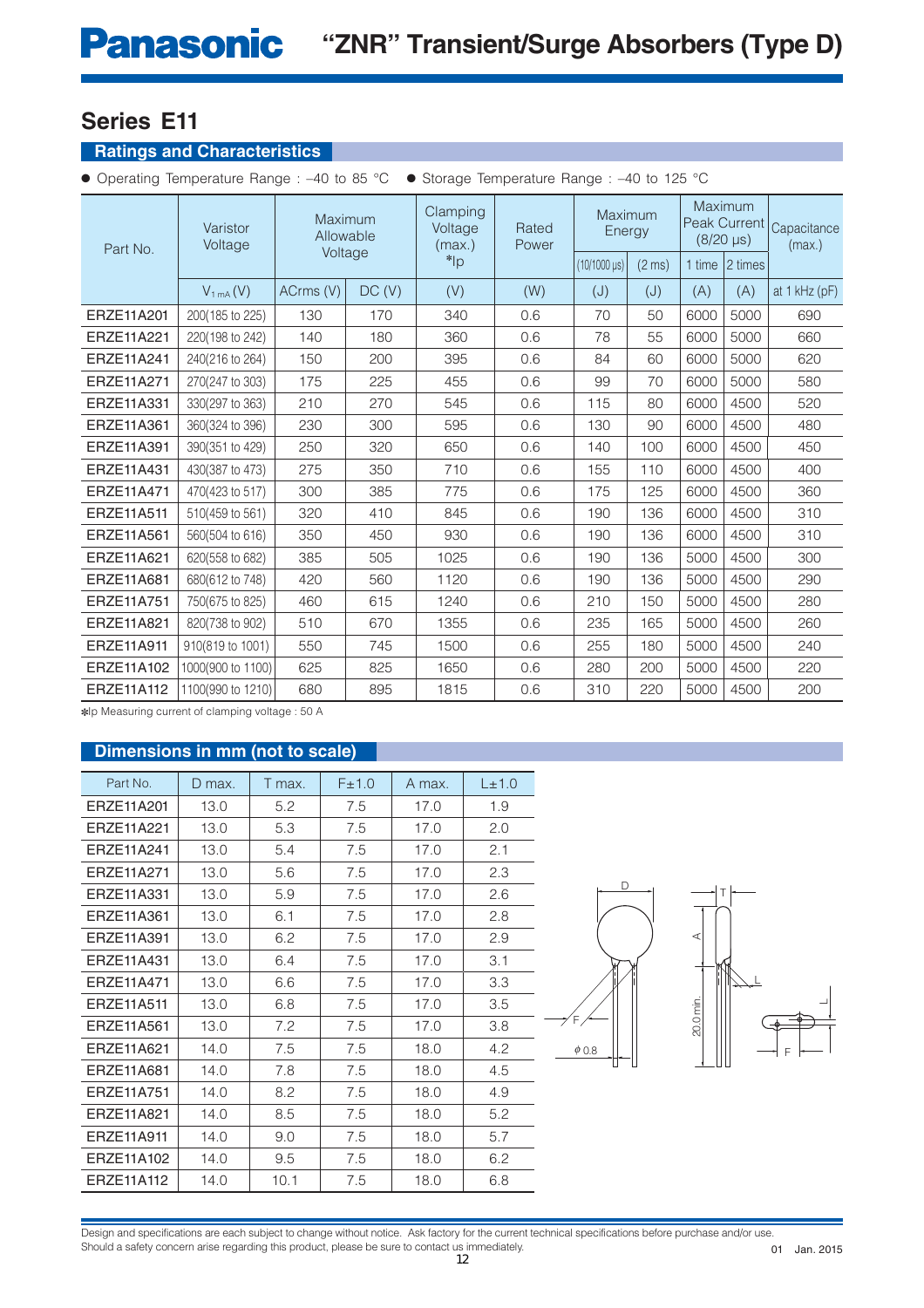ERZE11A201 to ERZE11A511

**Voltage vs. Current Impulse Derating** (Relation between impulse width and impulse current multiple)



### ERZE11A561 to ERZE11A112



ERZE11A561 to ERZE11A112

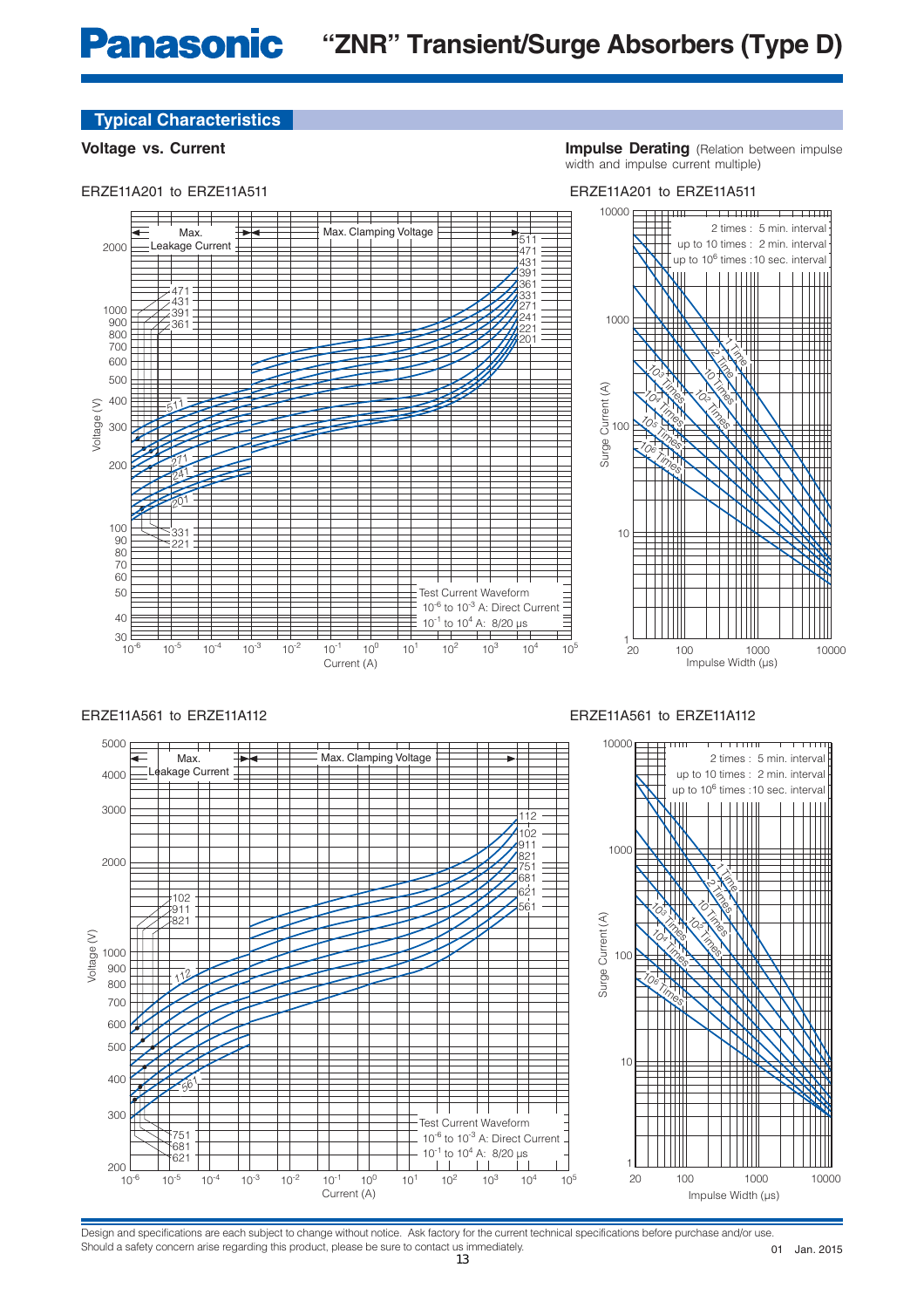## **Ratings and Characteristics**

● Operating Temperature Range : –40 to 85 °C ● Storage Temperature Range : –40 to 125 °C

| Part No.   | Varistor<br>Voltage | Maximum<br>Allowable<br>Voltage |       | Clamping<br>Voltage<br>(max.) | Rated<br>Power | Maximum<br>Energy       |                  |        | <b>Maximum</b><br>Peak Current<br>$(8/20 \,\mu s)$ | Capacitance<br>(max.) |
|------------|---------------------|---------------------------------|-------|-------------------------------|----------------|-------------------------|------------------|--------|----------------------------------------------------|-----------------------|
|            |                     |                                 |       | $\sup$                        |                | $(10/1000 \,\text{µs})$ | $(2 \text{ ms})$ | 1 time | 12 times                                           |                       |
|            | $V_{1mA}(V)$        | ACrms (V)                       | DC(V) | (V)                           | (W)            | (J)                     | (J)              | (A)    | (A)                                                | at 1 kHz (pF)         |
| ERZE14A201 | 200(185 to 225)     | 130                             | 170   | 340                           | 1.0            | 140                     | 100              | 10000  | 7000                                               | 1300                  |
| ERZE14A221 | 220(198 to 242)     | 140                             | 180   | 360                           | 1.0            | 155                     | 110              | 10000  | 7000                                               | 1200                  |
| ERZE14A241 | 240(216 to 264)     | 150                             | 200   | 395                           | 1.0            | 168                     | 120              | 10000  | 7000                                               | 1100                  |
| ERZE14A271 | 270(247 to 303)     | 175                             | 225   | 455                           | 1.0            | 190                     | 135              | 10000  | 7000                                               | 1000                  |
| ERZE14A331 | 330(297 to 363)     | 210                             | 270   | 545                           | 1.0            | 228                     | 160              | 10000  | 6500                                               | 900                   |
| ERZE14A361 | 360(324 to 396)     | 230                             | 300   | 595                           | 1.0            | 255                     | 180              | 10000  | 6500                                               | 900                   |
| ERZE14A391 | 390(351 to 429)     | 250                             | 320   | 650                           | 1.0            | 275                     | 195              | 10000  | 6500                                               | 800                   |
| ERZE14A431 | 430(387 to 473)     | 275                             | 350   | 710                           | 1.0            | 303                     | 215              | 10000  | 6500                                               | 800                   |
| ERZE14A471 | 470(423 to 517)     | 300                             | 385   | 775                           | 1.0            | 350                     | 250              | 10000  | 6500                                               | 750                   |
| ERZE14A511 | 510(459 to 561)     | 320                             | 410   | 845                           | 1.0            | 382                     | 273              | 10000  | 6500                                               | 700                   |
| ERZE14A561 | 560(504 to 616)     | 350                             | 450   | 930                           | 1.0            | 382                     | 273              | 10000  | 6500                                               | 700                   |
| ERZE14A621 | 620(558 to 682)     | 385                             | 505   | 1025                          | 1.0            | 382                     | 273              | 7500   | 6500                                               | 650                   |
| ERZE14A681 | 680(612 to 748)     | 420                             | 560   | 1120                          | 1.0            | 382                     | 273              | 7500   | 6500                                               | 600                   |
| ERZE14A751 | 750(675 to 825)     | 460                             | 615   | 1240                          | 1.0            | 420                     | 300              | 7500   | 6500                                               | 530                   |
| ERZE14A821 | 820(738 to 902)     | 510                             | 670   | 1355                          | 1.0            | 460                     | 325              | 7500   | 6500                                               | 500                   |
| ERZE14A911 | 910(819 to 1001)    | 550                             | 745   | 1500                          | 1.0            | 510                     | 360              | 7500   | 6500                                               | 400                   |
| ERZE14A102 | 1000(900 to 1100)   | 625                             | 825   | 1650                          | 1.0            | 565                     | 400              | 7500   | 6500                                               | 400                   |
| ERZE14A112 | 1100(990 to 1210)   | 680                             | 895   | 1815                          | 1.0            | 620                     | 440              | 7500   | 6500                                               | 350                   |

✽Ip Measuring current of clamping voltage : 100 A

## **Dimensions in mm (not to scale)**

| Part No.   | D max. | T max. | F±1.0 | A max. | L±1.0 |
|------------|--------|--------|-------|--------|-------|
| ERZE14A201 | 16.5   | 5.2    | 10.0  | 20.0   | 2.1   |
| FR7F14A221 | 16.5   | 5.3    | 10.0  | 20.0   | 2.2   |
| FR7F14A241 | 16.5   | 5.4    | 10.0  | 20.0   | 2.3   |
| FR7F14A271 | 16.5   | 5.6    | 10.0  | 20.0   | 2.5   |
| FR7F14A331 | 16.5   | 5.9    | 10.0  | 20.0   | 2.8   |
| FR7F14A361 | 16.5   | 6.1    | 10.0  | 20.0   | 3.0   |
| FR7F14A391 | 16.5   | 6.2    | 10.0  | 20.0   | 3.1   |
| FR7F14A431 | 16.5   | 6.4    | 10.0  | 20.0   | 3.3   |
| FR7F14A471 | 16.5   | 6.6    | 10.0  | 20.0   | 3.5   |
| FR7F14A511 | 16.5   | 6.8    | 10.0  | 20.0   | 3.7   |
| ERZE14A561 | 16.5   | 7.2    | 10.0  | 20.0   | 4.0   |
| ERZE14A621 | 17.5   | 7.5    | 10.0  | 20.5   | 4.4   |
| ERZE14A681 | 17.5   | 7.8    | 10.0  | 20.5   | 4.7   |
| FR7F14A751 | 17.5   | 8.2    | 10.0  | 20.5   | 5.1   |
| FR7F14A821 | 17.5   | 8.5    | 10.0  | 20.5   | 5.4   |
| ERZE14A911 | 17.5   | 9.0    | 10.0  | 20.5   | 5.9   |
| FR7F14A102 | 17.5   | 9.5    | 10.0  | 20.5   | 6.4   |
| ERZE14A112 | 17.5   | 10.1   | 10.0  | 20.5   | 7.2   |



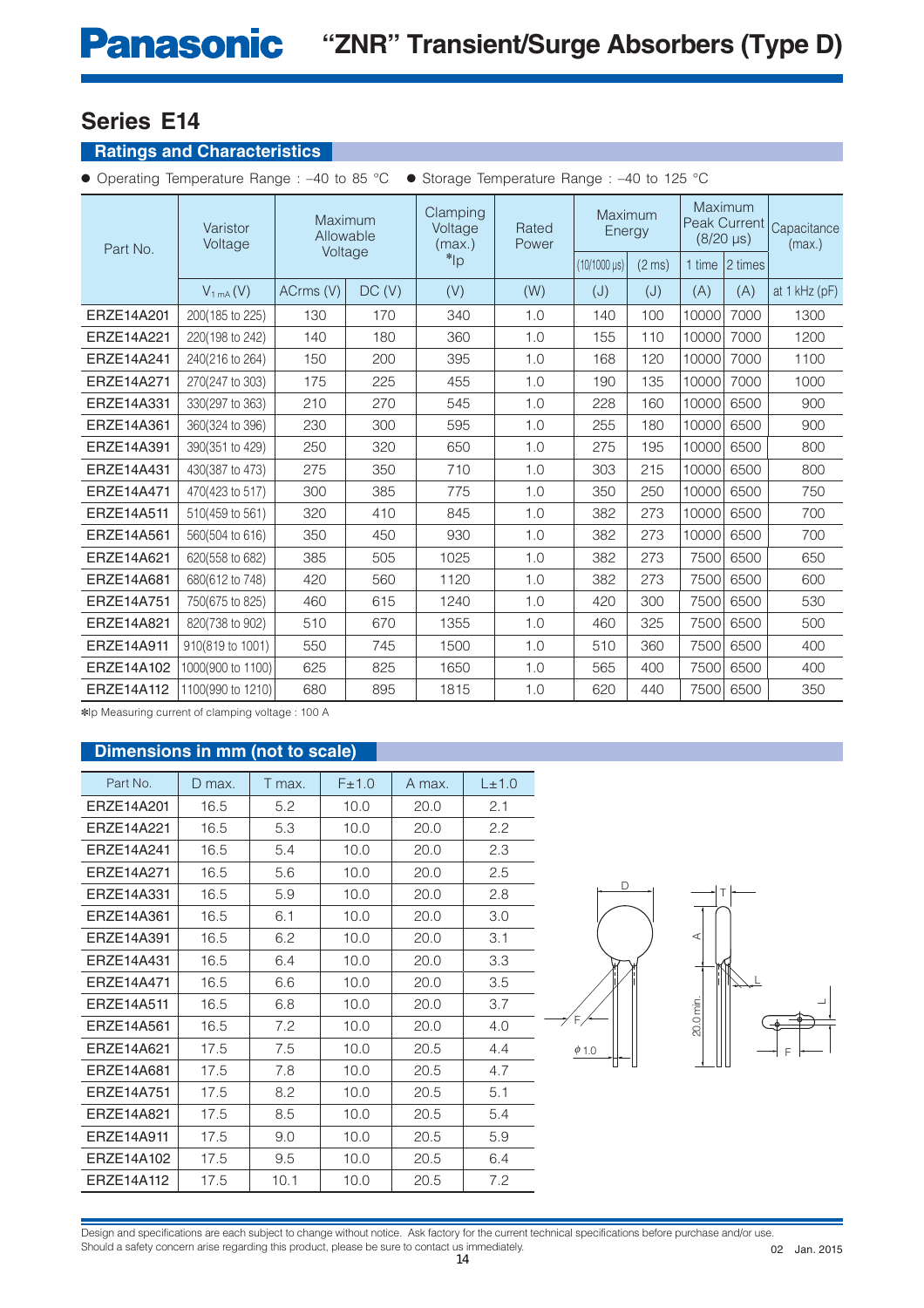ERZE14A201 to ERZE14A511

**Voltage vs. Current Impulse Derating** (Relation between impulse width and impulse current multiple)

ERZE14A561 to ERZE14A112



### ERZE14A561 to ERZE14A112



Design and specifications are each subject to change without notice. Ask factory for the current technical specifications before purchase and/or use. Should a safety concern arise regarding this product, please be sure to contact us immediately. 

Jan. 2015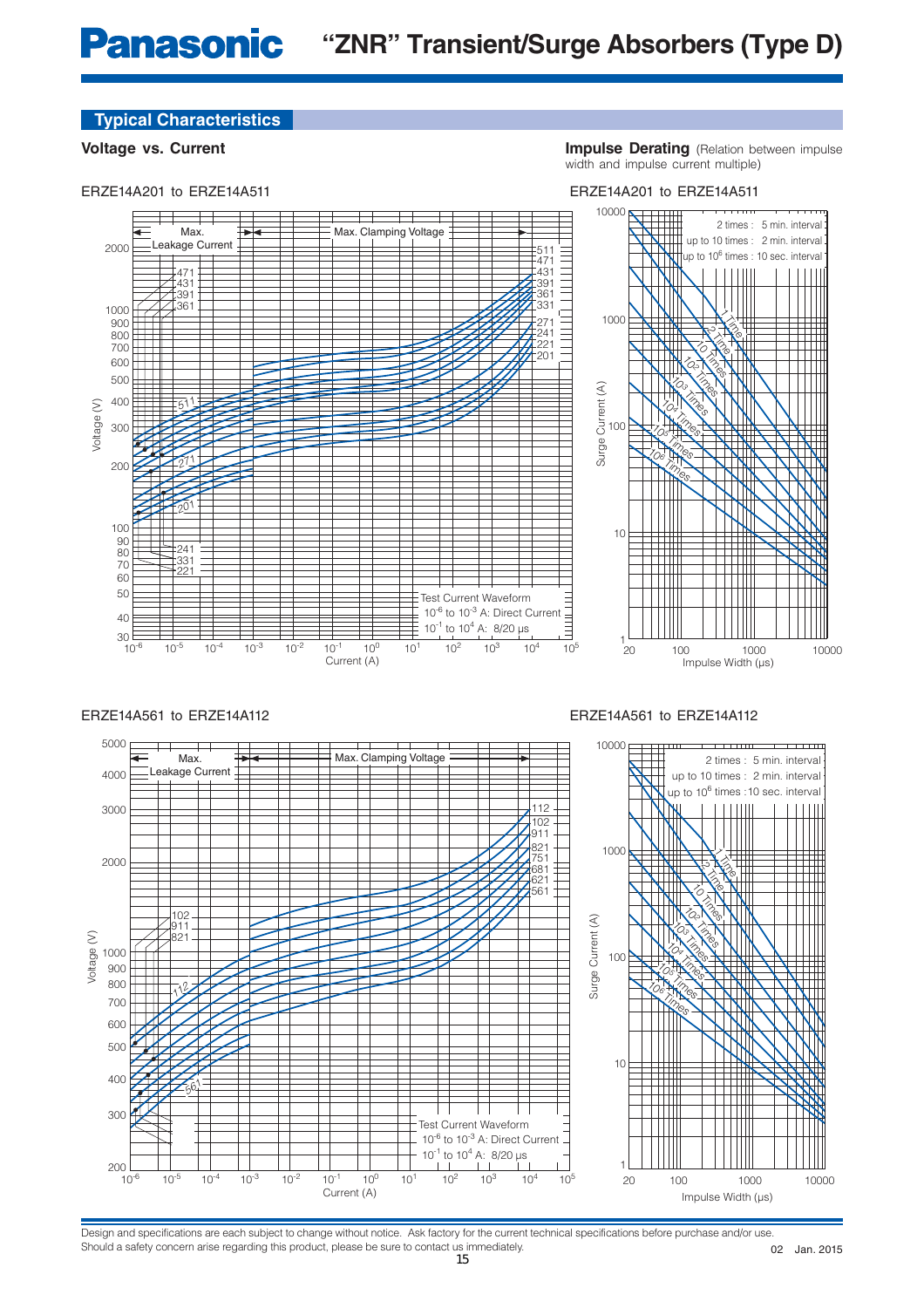## **Straight Leads Cut Type (Bulk Type)**

## **Ratings and Characteristics**

✽ Refer to bulk standard type part no. (P4 to P13).

### **Dimensions in mm (not to scale)**





notes  $*$  Dimension "L": Conforms to each individtual specification. ✽✽ Dimension "T": Conforms to each individual specification.

| Unit : mm |  |  |
|-----------|--|--|
|           |  |  |

| <b>Series</b>                    | E <sub>5</sub>         | E7                                |                        |                        |                                                                        | E8                     |                        | E <sub>10</sub>            | E11                        |                                                                   |
|----------------------------------|------------------------|-----------------------------------|------------------------|------------------------|------------------------------------------------------------------------|------------------------|------------------------|----------------------------|----------------------------|-------------------------------------------------------------------|
| Varistor Voltage<br>Symbol       |                        | 201 to 471 201 to 511             | 561                    | 621                    |                                                                        |                        |                        |                            |                            | 201 to 561 621 to 751 201 to 561 621 to 112 201 to 561 621 to 112 |
|                                  | 7.0 max.               | $9.0$ max.                        | 9.0 max. I             |                        | 10.0 max.10.5 max.11.5 max.11.5 max.12.5 max.13.0 max.114.0 max.       |                        |                        |                            |                            |                                                                   |
| Α                                | 10.0 max.              | 12.5 max.113.5 max.l <sup>.</sup> |                        |                        | l13.5 max.l13.5 max.l14.5 max.l15.0 max.l16.0 max.l17.0 max.l18.0 max. |                        |                        |                            |                            |                                                                   |
|                                  | $5.0 + 1.0$            | $5+1.0$                           | $7.5 \pm 1.0$          | $7.5 \pm 1.0$          | $.5 + 1.0$                                                             | $7.5 \pm 1.0$          | $.5 \pm 1.0$           | $7.5 \pm 1.0$              | $7.5 + 1.0$                | $.5 \pm 1.0$                                                      |
| φd                               | $0.60^{+0.06}_{-0.05}$ | $0.80^{+0.08}_{-0.05}$            | $0.80^{+0.08}_{-0.05}$ | $0.80^{+0.08}_{-0.05}$ | $0.80^{+0.08}_{-0.05}$                                                 | $0.80^{+0.08}_{-0.05}$ | $0.80^{+0.08}_{-0.05}$ | $0.80_{-0.05}^{+0.08}$     | $0.80^{+0.08}_{-0.05}$     | $0.80^{+0.08}_{-0.05}$                                            |
| Β                                | $4.0 \pm 1.0$          | $4.0 \pm 1.0$                     | $4.0 \pm 1.0$          | $4.0 \pm 1.0$          | $4.0 \pm 1.0$                                                          | $4.0 \pm 1.0$          | $4.0 \pm 1.0$          | $4.0 \pm 1.0$              | $4.0 \pm 1.0$              | $4.0 \pm 1.0$                                                     |
| Standard<br>Products<br>Part No. | FRZE05ALLICS           |                                   | ERZE07ANNOS            |                        | $F$ RZE08A $\P$ $\P$                                                   |                        |                        | ERZE10A <sub>IIII</sub> CS | $F$ RZE11A $\P$ $\Pi$ $CS$ |                                                                   |

## **Crimped Leads Cut Type (Bulk Type)**

### **Ratings and Characteristics**

✽ Refer to bulk standard type part no. (P4 to P13).

### **Dimensions in mm (not to scale)**





notes  $*$  Dimension "L": Conforms to each individual specification. ✽✽ Dimension "T": Conforms to each individual specification. ✽✽✽ Resin extenyions : No resin below the center of the hook.

|                                  |                        |                        |                                                                                                               |                        |               |                                                |                                                                                 |                        |                               |                        | Unit : mm                                                                    |  |
|----------------------------------|------------------------|------------------------|---------------------------------------------------------------------------------------------------------------|------------------------|---------------|------------------------------------------------|---------------------------------------------------------------------------------|------------------------|-------------------------------|------------------------|------------------------------------------------------------------------------|--|
| <b>Series</b>                    | E <sub>5</sub>         |                        | F7                                                                                                            |                        |               | E8                                             | E <sub>10</sub>                                                                 |                        |                               | E <sub>11</sub>        |                                                                              |  |
| Varistor Voltage<br>Symbol       |                        | 201 to 471 201 to 511  | 561                                                                                                           | 621                    |               |                                                |                                                                                 |                        |                               |                        | 201 to 561 621 to 751 201 to 561 621 to 681 751 to 112 201 to 561 621 to 112 |  |
|                                  | 7.0 max.               | 9.0 max.               | 9.0 max.                                                                                                      |                        |               |                                                | 10.0 max. 10.5 max. 11.5 max. 11.5 max. 12.5 max. 12.5 max. 13.0 max. 14.0 max. |                        |                               |                        |                                                                              |  |
| Α                                |                        |                        | 13.0 max. 15.5 max. 16.5 max. 16.5 max. 17.0 max. 18.0 max. 18.0 max. 19.5 max. 20.5 max. 20.5 max. 21.5 max. |                        |               |                                                |                                                                                 |                        |                               |                        |                                                                              |  |
|                                  | $1.2 \pm 0.4$          | $1.4 + 0.4$            | $1.4 \pm 0.4$                                                                                                 | $.4 \pm 0.4$           | $1.4 \pm 0.4$ | $1.4 \pm 0.4$                                  | $1.4 \pm 0.4$                                                                   | $1.4 \pm 0.4$          | $1.4 \pm 0.4$                 | $1.4 + 0.4$            | $1.4 \pm 0.4$                                                                |  |
|                                  | $5.0 \pm 1.0$          | $7.5 \pm 1.0$          | $7.5 \pm 1.0$                                                                                                 | $7.5 \pm 1.0$          | $7.5 \pm 1.0$ | $7.5 \pm 1.0$                                  | $7.5 \pm 1.0$                                                                   |                        | $7.5 \pm 1.0$   $7.5 \pm 1.0$ | $7.5 \pm 1.0$          | $7.5 \pm 1.0$                                                                |  |
| φd                               | $0.60^{+0.06}_{-0.05}$ | $0.80^{+0.08}_{-0.05}$ | $0.80^{+0.08}_{-0.05}$                                                                                        | $0.80^{+0.08}_{-0.05}$ |               | $0.80_{-0.05}^{+0.08}$ 0.80 $_{-0.05}^{+0.08}$ | $0.80_{-0.05}^{+0.08}$                                                          | $0.80^{+0.08}_{-0.05}$ | $0.80^{+0.08}_{-0.05}$        | $0.80^{+0.08}_{-0.05}$ | $0.80^{+0.08}_{-0.05}$                                                       |  |
| В                                | $4.0 \pm 1.0$          | $4.0 \pm 1.0$          | $4.0 \pm 1.0$                                                                                                 | $4.0 \pm 1.0$          | $4.0 \pm 1.0$ | $4.0 \pm 1.0$                                  | $4.0 \pm 1.0$                                                                   | $4.0 \pm 1.0$          | $4.0 \pm 1.0$                 | $4.0 \pm 1.0$          | $4.0 \pm 1.0$                                                                |  |
| Standard<br>Products<br>Part No. | ERZE05BITICS           |                        | ERZE07BILICS                                                                                                  |                        |               | ERZE08B <sub>I</sub> IIICS                     |                                                                                 | ERZE10BOODCS           |                               |                        | ERZE11BILICS                                                                 |  |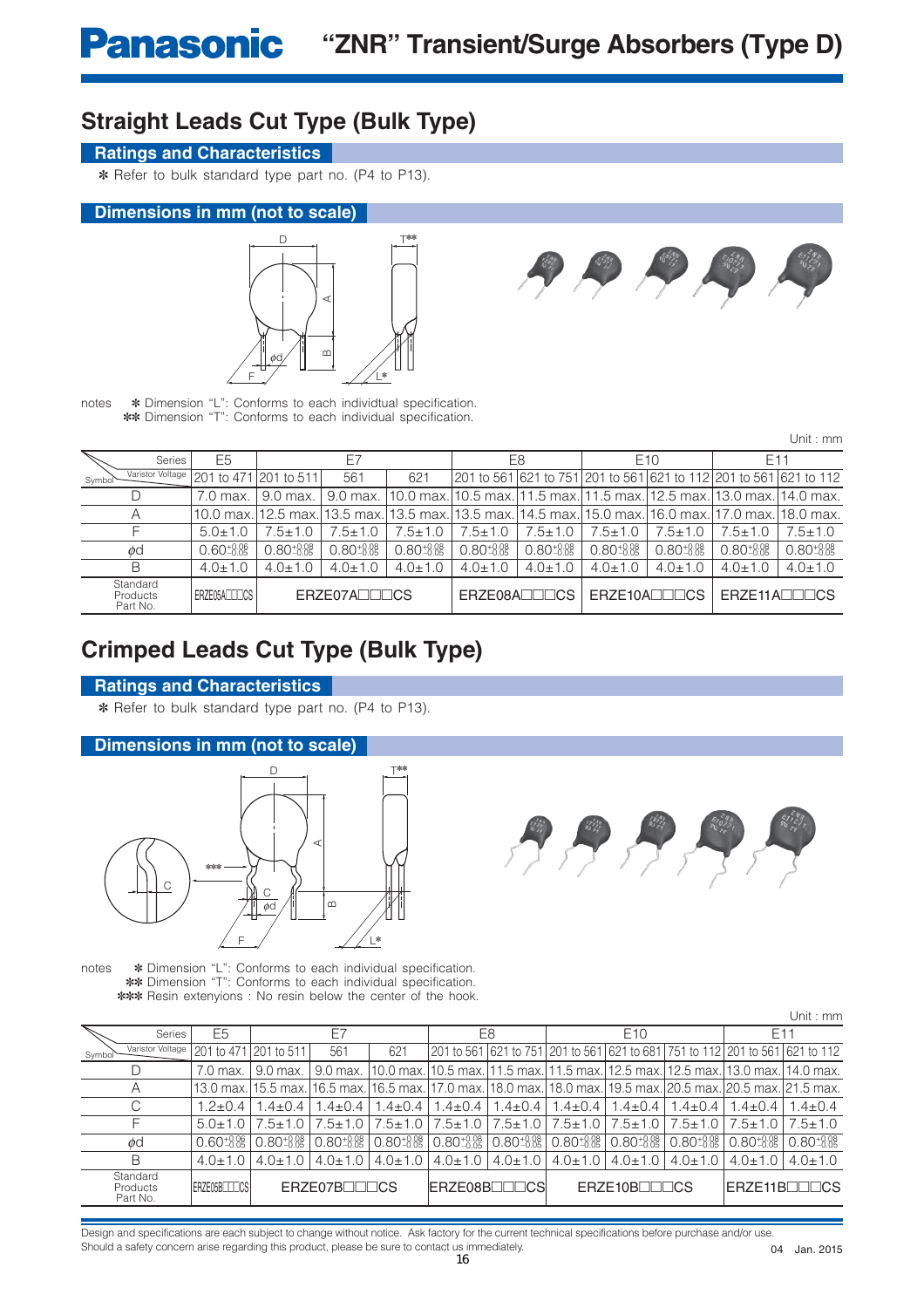## **Taping Specifications for Automated Assembly (Straight Leads and Taping)**

## **Ratings and Characteristics**

✽ Refer to bulk standard type part no. (P4 to P13).

## **Taping Dimensions in mm (not to scale)**



|                                  |        |                             |                               |            |                                                                                                              |       |                    |                |                                                  |                                                                                                                                                                |                 |                                                  |                      |                                                                                                                                                                                                                                                                                                                          | Unit: mm                                         |
|----------------------------------|--------|-----------------------------|-------------------------------|------------|--------------------------------------------------------------------------------------------------------------|-------|--------------------|----------------|--------------------------------------------------|----------------------------------------------------------------------------------------------------------------------------------------------------------------|-----------------|--------------------------------------------------|----------------------|--------------------------------------------------------------------------------------------------------------------------------------------------------------------------------------------------------------------------------------------------------------------------------------------------------------------------|--------------------------------------------------|
|                                  | Series | E <sub>5</sub>              |                               | E7         |                                                                                                              |       |                    | E <sub>8</sub> |                                                  |                                                                                                                                                                | E <sub>10</sub> |                                                  |                      | E11                                                                                                                                                                                                                                                                                                                      |                                                  |
| Symbol                           |        | Varistor Voltage 201 to 471 | 201 to 271 331 to 551         |            | 561                                                                                                          | 621   |                    |                |                                                  |                                                                                                                                                                |                 |                                                  |                      | 201 to 221 241 to 561 621 to 751 201 to 221 241 to 561 621 to 112 201 to 221 241 to 561 621 to 112                                                                                                                                                                                                                       |                                                  |
| P                                |        |                             |                               |            |                                                                                                              |       |                    |                |                                                  |                                                                                                                                                                |                 |                                                  |                      | 12.7±1.0 15.0±1.0 15.0±1.0 15.0±1.0 15.0±1.0 15.0±1.0 15.0±1.0 15.0±1.0 15.0±1.0 15.0±1.0 15.0±1.0 15.0±1.0 15.0±1.0 15.0±1.0 15.0±1.0 15.0±1.0 15.0±1.0                                                                                                                                                                 |                                                  |
| $P_0$                            |        |                             |                               |            |                                                                                                              |       |                    |                |                                                  |                                                                                                                                                                |                 |                                                  |                      | 12.7±0.3 15.0±0.3 15.0±0.3 15.0±0.3 15.0±0.3 15.0±0.3 15.0±0.3 15.0±0.3 15.0±0.3 15.0±0.3 15.0±0.3 15.0±0.3 15.0±0.3 15.0±0.3 15.0±0.3 15.0±0.3 15.0±0.3 15.0±0.3 15.0±0.3 15.0±0.3 15.0±0.3 15.0±0.3 15.0±0.3 15.0±0.3 15.0±0                                                                                           |                                                  |
| $P_1$                            |        |                             |                               |            |                                                                                                              |       |                    |                |                                                  |                                                                                                                                                                |                 |                                                  |                      | 3.85±0.70 3.75±0.70 3.75±0.70 3.75±0.70 3.75±0.70 3.75±0.70 3.75±0.70 3.75±0.70 3.75±0.70 3.75±0.70 3.75±0.70 3.75±0.70 3.75±0.70 3.75±0.70 3.75±0.70 3.75±0.70 3.75±0.70 3.75±0.70 3.75±0.70 3.75±0.70 3.75±0.70 3.75±0.70 3.                                                                                           |                                                  |
| P <sub>2</sub>                   |        |                             |                               |            |                                                                                                              |       |                    |                |                                                  |                                                                                                                                                                |                 |                                                  |                      | $6.36\pm1.30[7.5\pm1.3]7.5\pm1.3]7.5\pm1.3[7.5\pm1.3]7.5\pm1.3[7.5\pm1.3]7.5\pm1.3[7.5\pm1.3]7.5\pm1.3[7.5\pm1.3]7.5\pm1.3[7.5\pm1.3]7.5\pm1.3[7.5\pm1.3]7.5\pm1.3[7.5\pm1.3]$                                                                                                                                           |                                                  |
| ød                               |        |                             |                               |            |                                                                                                              |       |                    |                |                                                  |                                                                                                                                                                |                 |                                                  |                      | 0.80±{}{8} 0.80±{}{8} 0.80±{}{8} 0.80±{}{8}}}}}} \$2,500±{}{8}}{8,800±{}{8} 0.80±{}{8} 0.80±{}{8} 0.80±{}{8}}}}}} \$1,500±{}{8} 0.80±{}{8} 0.80±{}{8} 0.80±{}{8}}}}} \$1,500±{}{8} }} \$1,500±{}{8} }} \$1,500±{}{8} }} \$1,500±{}{8}                                                                                    |                                                  |
| F                                |        |                             |                               |            |                                                                                                              |       |                    |                |                                                  |                                                                                                                                                                |                 |                                                  |                      | 5.0±0.5 7.5±0.5 7.5±0.5 7.5±0.5 7.5±0.5 7.5±0.5 7.5±0.5 7.5±0.5 7.5±0.5 7.5±0.5 7.5±0.5 7.5±0.5 7.5±0.5 7.5±0.5                                                                                                                                                                                                          |                                                  |
| Δh                               |        | $0+2$                       | $0+2$                         | $0+2$      | $0\pm 2$                                                                                                     | $0+2$ | $0\pm 2$           | $0+2$          | $0\pm 2$                                         | $0\pm 2$                                                                                                                                                       | $0+2$           | $0\pm 2$                                         | $0+2$                | $0\pm 2$                                                                                                                                                                                                                                                                                                                 | $0\pm 2$                                         |
| W                                |        |                             |                               |            | $18.0_{-0.5}^{+1.0}$ 18.0 $_{-0.5}^{+1.0}$ 18.0 $_{-0.5}^{+1.0}$ 18.0 $_{-0.5}^{+1.0}$ 18.0 $_{-0.5}^{+1.0}$ |       |                    |                |                                                  | $18.0^{+1.0}_{-0.5}$   18.0 <sup>+1.0</sup>   18.0 <sup>+1.0</sup>   18.0 <sup>+1.0</sup>   18.0 <sup>+1.0</sup>   18.0 <sup>+1.0</sup>   18.0 <sup>+1.0</sup> |                 |                                                  |                      |                                                                                                                                                                                                                                                                                                                          | $18.0^{+1.0}_{-0.5}$ 18.0 <sup>+1.0</sup>        |
| $W_0$                            |        |                             |                               |            |                                                                                                              |       |                    |                |                                                  |                                                                                                                                                                |                 |                                                  |                      | 5.0 min. 5.0 min. 5.0 min. 5.0 min. 5.0 min. 5.0 min. 5.0 min. 5.0 min. 5.0 min. 5.0 min. 5.0 min. 5.0 min. 5.0 min. 5.0 min. 5.0 min.                                                                                                                                                                                   |                                                  |
| $W_1$                            |        |                             |                               |            |                                                                                                              |       |                    |                |                                                  |                                                                                                                                                                |                 |                                                  |                      | $9.0\pm0.5\left[9.0\pm0.5\right]9.0\pm0.5\left[9.0\pm0.5\right]9.0\pm0.5\left[9.0\pm0.5\right]9.0\pm0.5\left[9.0\pm0.5\right]9.0\pm0.5\left[9.0\pm0.5\right]9.0\pm0.5\left[9.0\pm0.5\right]9.0\pm0.5\left[9.0\pm0.5\right]9.0\pm0.5\left[9.0\pm0.5\right]9.0\pm0.5\left[9.0\pm0.5\right]9.0\pm0.5\left[9.0\pm0.5\right]$ |                                                  |
| $W_2$                            |        |                             |                               |            |                                                                                                              |       |                    |                |                                                  |                                                                                                                                                                |                 |                                                  |                      | 3.0 max. 3.0 max. 3.0 max. 3.0 max. 3.0 max. 3.0 max. 3.0 max. 3.0 max. 3.0 max. 3.0 max. 3.0 max. 3.0 max. 3.0 max. 3.0 max. 3.0 max.                                                                                                                                                                                   |                                                  |
| H                                |        |                             |                               |            |                                                                                                              |       |                    |                |                                                  |                                                                                                                                                                |                 |                                                  |                      | Арргох. 22 Арргох. 22 Арргох. 22 Арргох. 22 Арргох. 22 Арргох. 22 Арргох. 22 Арргох. 22 Арргох. 22 Арргох. 22 Арргох. 22 Арргох. 22 Арргох. 22 Арргох. 22 Арргох. 22 Арргох. 22 Арргох. 22 Арргох. 22 Арргох. 22 Арргох. 22 Ар                                                                                           |                                                  |
| $H_0$                            |        |                             | 17.0±0.5 18.0 <sup>+2.0</sup> |            |                                                                                                              |       | $18.0^{+2.0}_{-6}$ |                |                                                  | $18.0^{+2.0}$                                                                                                                                                  |                 |                                                  | $18.0^{+2.0}_{-0.0}$ |                                                                                                                                                                                                                                                                                                                          |                                                  |
| F1                               |        |                             |                               |            | 16.00 + 0.75 16.00 + 0.75 16.00 + 0.75                                                                       |       |                    |                | $16.00_{-0.50}^{+0.75}$ 16.00 $_{-0.50}^{+0.75}$ |                                                                                                                                                                |                 | $16.00_{-0.50}^{+0.75}$ 16.00 $_{-0.50}^{+0.75}$ |                      |                                                                                                                                                                                                                                                                                                                          | $16.00^{+0.75}_{-0.58}$ 16.00 $^{+0.75}_{-0.58}$ |
| $\phi$ D <sub>0</sub>            |        |                             |                               |            |                                                                                                              |       |                    |                |                                                  |                                                                                                                                                                |                 |                                                  |                      | $\phi$ 4.0±0.2 $\phi$ 4.0±0.2 $\phi$ 4.0±0.2 $\phi$ 4.0±0.2 $\phi$ 4.0±0.2 $\phi$ 4.0±0.2 $\phi$ 4.0±0.2 $\phi$ 4.0±0.2 $\phi$ 4.0±0.2 $\phi$ 4.0±0.2 $\phi$ 4.0±0.2 $\phi$ 4.0±0.2 $\phi$ 4.0±0.2 $\phi$ 4.0±0.2 $\phi$ 4.0±0.2 $\phi$ 4.0±0.2 $\phi$ 4.0±0.2 $\phi$ 4.0±0.2 $\phi$                                     |                                                  |
|                                  |        |                             |                               |            |                                                                                                              |       |                    |                |                                                  |                                                                                                                                                                |                 |                                                  |                      | $0.6\pm0.3[0.6\pm0.3[0.6\pm0.3[0.6\pm0.3[0.6\pm0.3[0.6\pm0.3[0.6\pm0.3[0.6\pm0.3[0.6\pm0.3[0.6\pm0.3[0.6\pm0.3[0.6\pm0.3[0.6\pm0.3[0.6\pm0.3[0.6\pm0.3[0.6\pm0.3[0.6\pm0.3[0.6\pm0.3[0.6\pm0.3[0.6\pm0.3[0.6\pm0.3[0.6\pm0.3[0.6\pm0.3[0.6\pm0.3[0.6\$                                                                   |                                                  |
|                                  |        |                             |                               |            |                                                                                                              |       |                    |                |                                                  |                                                                                                                                                                |                 |                                                  |                      | 11.0 max. 11.0 max. 11.0 max. 11.0 max. 11.0 max. 11.0 max. 11.0 max. 11.0 max. 11.0 max. 11.0 max. 11.0 max. 11.0 max. 11.0 max. 11.0 max. 11.0 max.                                                                                                                                                                    |                                                  |
| øD                               |        | 7.0 max.                    | 9.0 max.                      | $9.0$ max. |                                                                                                              |       |                    |                |                                                  |                                                                                                                                                                |                 |                                                  |                      | 9.0 max. 10.0 max. 10.5 max. 10.5 max. 11.5 max. 11.5 max. 11.5 max. 12.5 max. 13.0 max. 13.0 max. 14.0 max.                                                                                                                                                                                                             |                                                  |
| A                                |        |                             |                               |            |                                                                                                              |       |                    |                |                                                  |                                                                                                                                                                |                 |                                                  |                      | 10.0 max. 12.5 max. 12.5 max. 13.5 max. 13.5 max. 13.5 max. 13.5 max. 13.5 max. 14.5 max. 15.0 max. 15.0 max. 16.0 max. 17.0 max. 17.0 max. 18.0 max.                                                                                                                                                                    |                                                  |
| Standard<br>Products<br>Part No. |        | ERZE05E <sub>III</sub>      |                               | FRZE07FI   |                                                                                                              |       |                    | ERZE08E        |                                                  |                                                                                                                                                                | ERZE10E         |                                                  |                      | FRZE11ED                                                                                                                                                                                                                                                                                                                 |                                                  |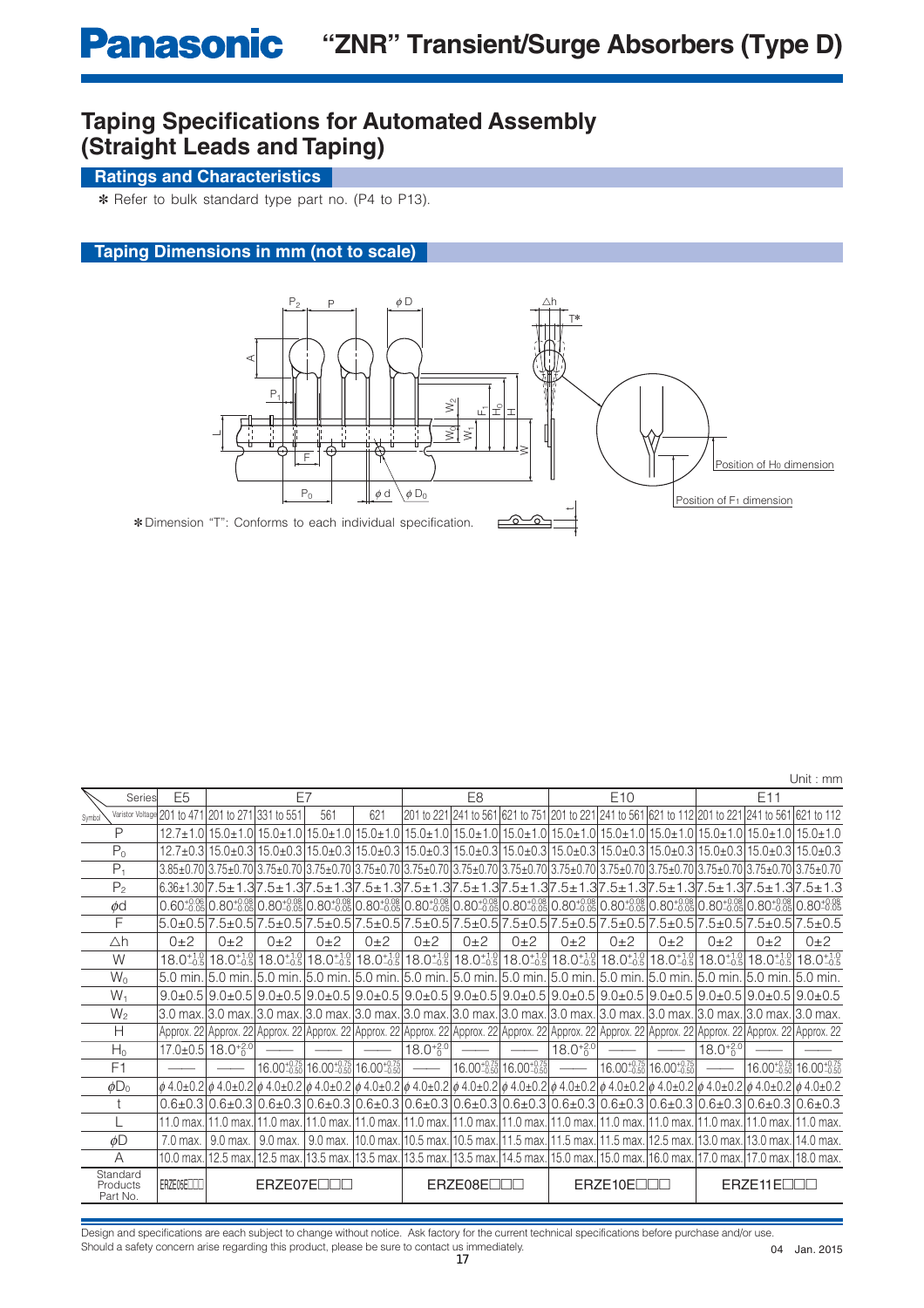## **Taping Specifications for Automated Assembly (Crimped Leads and Taping)**

## **Ratings and Characteristics**

✽ Refer to bulk standard type part no. (P4 to P13).

## **Taping Dimensions in mm (not to scale)**



Unit : mm

|        |                                  |                                        |                      |                         |                      |                      |                        |                                                                                              |          |                      | UIII. IIIIII |          |                                                                                                                                                                                                                                                                                          |                      |
|--------|----------------------------------|----------------------------------------|----------------------|-------------------------|----------------------|----------------------|------------------------|----------------------------------------------------------------------------------------------|----------|----------------------|--------------|----------|------------------------------------------------------------------------------------------------------------------------------------------------------------------------------------------------------------------------------------------------------------------------------------------|----------------------|
|        | Series                           | E <sub>5</sub>                         |                      | E7                      |                      |                      | E <sub>8</sub>         |                                                                                              |          | E <sub>10</sub>      |              |          | E11                                                                                                                                                                                                                                                                                      |                      |
| Symbol |                                  | Varistor Voltage 201 to 471 201 to 511 |                      | 561                     | 621                  |                      |                        |                                                                                              |          |                      |              |          | 201 to 221 241 to 561 621 to 751 201 to 561 621 to 681 751 to 112 201 to 221 241 to 561 621 to 112                                                                                                                                                                                       |                      |
|        | P                                |                                        |                      |                         |                      |                      |                        |                                                                                              |          |                      |              |          | 12.7±1.0 15.0±1.0 15.0±1.0 15.0±1.0 15.0±1.0 15.0±1.0 15.0±1.0 15.0±1.0 15.0±1.0 15.0±1.0 15.0±1.0 15.0±1.0 15                                                                                                                                                                           |                      |
|        | $P_0$                            |                                        |                      |                         |                      |                      |                        |                                                                                              |          |                      |              |          | 12.7±0.3 15.0±0.3 15.0±0.3 15.0±0.3 15.0±0.3 15.0±0.3 15.0±0.3 15.0±0.3 15.0±0.3 15.0±0.3 15.0±0.3 15.0±0.3 15                                                                                                                                                                           |                      |
|        | $P_1$                            |                                        |                      |                         |                      |                      |                        |                                                                                              |          |                      |              |          | 3.85±0.70 3.75±0.70 3.75±0.70 3.75±0.70 3.75±0.70 3.75±0.70 3.75±0.70 3.75±0.70 3.75±0.70 3.75±0.70 3.75±0.70 3.75±0.70 3.75±0.70 3.75±0.70                                                                                                                                              |                      |
|        | $P_{2}$                          |                                        |                      |                         |                      |                      |                        |                                                                                              |          |                      |              |          | $6.35 \pm 1.307.5 \pm 1.37.5 \pm 1.317.5 \pm 1.317.5 \pm 1.317.5 \pm 1.317.5 \pm 1.317.5 \pm 1.317.5 \pm 1.317.5 \pm 1.317.5 \pm 1.317.5 \pm 1.317.5 \pm 1.317.5 \pm 1.317.5 \pm 1.317.5 \pm 1.317.5 \pm 1.317.5 \pm 1.317.5 \pm 1.317.5 \pm 1.317.5 \pm 1.317.5 \pm 1.31$               |                      |
|        | ød                               |                                        |                      |                         |                      |                      |                        |                                                                                              |          |                      |              |          | $[0.60^{+0.02}_{-0.02}]0.80^{+0.02}_{-0.02}]0.80^{+0.02}_{-0.02}]0.80^{+0.02}_{-0.02}]0.80^{+0.02}_{-0.02}]0.80^{+0.02}_{-0.02}]0.80^{+0.02}_{-0.02}]0.80^{+0.02}_{-0.02}]0.80^{+0.02}_{-0.02}]0.80^{+0.02}_{-0.02}]0.80^{+0.02}_{-0.02}]0.80^{+0.02}_{-0.02}]0.80^{+0.02}_{-0.0$        |                      |
|        | F                                |                                        |                      |                         |                      |                      |                        |                                                                                              |          |                      |              |          | $5.0\pm0.5$  7.5 $\pm0.5$  7.5 $\pm0.5$  7.5 $\pm0.5$  7.5 $\pm0.5$  7.5 $\pm0.5$  7.5 $\pm0.5$  7.5 $\pm0.5$  7.5 $\pm0.5$  7.5 $\pm0.5$  7.5 $\pm0.5$  7.5 $\pm0.5$  7.5 $\pm0.5$  7.5 $\pm0.5$  7.5 $\pm0.5$  7.5 $\pm0.5$  7.5 $\pm0.5$  7.5 $\pm0.5$  7.5 $\pm0.5$  7.5 $\pm0.5$  7 | $7.5 \pm 0.5$        |
|        | Δh                               | $0\pm 2$                               | $0+2$                | $0+2$                   | $0\pm 2$             | $0\pm 2$             | $0+2$                  | $0\pm 2$                                                                                     | $0\pm 2$ | $0\pm 2$             | $0\pm 2$     | $0\pm 2$ | $0\pm 2$                                                                                                                                                                                                                                                                                 | $0\pm 2$             |
|        | W                                | $18.0_{-0.5}^{+1.0}$                   | $18.0^{+1.0}_{-0.5}$ | $18.0^{+1.0}_{-0.5}$    | $18.0_{-0.5}^{+1.0}$ | $18.0_{-0.5}^{+1.0}$ |                        | $18.0^{+1.0}_{-0.5}$ 18.0 <sup>+1.0</sup> <sub>0.5</sub> 18.0 <sup>+1.0</sup> <sub>0.5</sub> |          | $18.0^{+1.0}_{-0.5}$ |              |          | $18.0^{+1.0}_{-0.5}$   $18.0^{+1.0}_{-0.5}$   $18.0^{+1.0}_{-0.5}$                                                                                                                                                                                                                       | $18.0^{+1.0}_{-0.5}$ |
|        | $W_0$                            | 15.0 min.                              |                      |                         |                      |                      |                        |                                                                                              |          |                      |              |          | .l5.0 min.l5.0 min.l5.0 min.l5.0 min.l5.0 min.l5.0 min.l5.0 min.l5.0 min.l5.0 min.l5.0 min.l5.0 min.l5.0 min.                                                                                                                                                                            |                      |
|        | $W_1$                            |                                        |                      |                         |                      |                      |                        |                                                                                              |          |                      |              |          | $9.0\pm0.5$ $9.0\pm0.5$ $9.0\pm0.5$ $9.0\pm0.5$ $9.0\pm0.5$ $9.0\pm0.5$ $9.0\pm0.5$ $9.0\pm0.5$ $9.0\pm0.5$ $9.0\pm0.5$ $9.0\pm0.5$ $9.0\pm0.5$ $9.0\pm0.5$ $9.0\pm0.5$ $9.0\pm0.5$                                                                                                      |                      |
|        | $W_2$                            |                                        |                      |                         |                      |                      |                        |                                                                                              |          |                      |              |          | 3.0 max. 3.0 max. 3.0 max. 3.0 max. 3.0 max. 3.0 max. 3.0 max. 3.0 max. 3.0 max. 3.0 max. 3.0 max. 3.0 max. 3.0 max. 3.0 max.                                                                                                                                                            |                      |
|        | Н                                |                                        |                      |                         |                      |                      |                        |                                                                                              |          |                      |              |          | Арргох. 22 Арргох. 22 Арргох. 22 Арргох. 22 Арргох. 22 Арргох. 22 Арргох. 22 Арргох. 22 Арргох. 22 Арргох. 22 Арргох. 22 Арргох. 22 Арргох. 22 Арргох. 22 Арргох. 22 Арргох. 22 Арргох. 22 Арргох. 22 Арргох. 22 Арргох. 22 Ар                                                           |                      |
|        | $H_0$                            |                                        |                      |                         |                      |                      |                        |                                                                                              |          |                      |              |          | 17.0±0.5 16.0±0.5 16.0±0.5 16.0±0.5 16.0±0.5 16.0±0.5 16.0±0.5 16.0±0.5 16.0±0.5 16.0±0.5 16.0±0.5 16.0±0.5 16.0±0.5 16.0±0.5 16.0±0.5                                                                                                                                                   |                      |
|        | $\phi D_0$                       |                                        |                      |                         |                      |                      |                        |                                                                                              |          |                      |              |          | $\phi$ 4.0±0.2 $\phi$ 4.0±0.2 $\phi$ 4.0±0.2 $\phi$ 4.0±0.2 $\phi$ 4.0±0.2 $\phi$ 4.0±0.2 $\phi$ 4.0±0.2 $\phi$ 4.0±0.2 $\phi$ 4.0±0.2 $\phi$ 4.0±0.2 $\phi$ 4.0±0.2 $\phi$ 4.0±0.2 $\phi$ 4.0±0.2                                                                                       |                      |
|        |                                  |                                        |                      |                         |                      |                      |                        |                                                                                              |          |                      |              |          | $0.6\pm0.3$ $0.6\pm0.3$ $0.6\pm0.3$ $0.6\pm0.3$ $0.6\pm0.3$ $0.6\pm0.3$ $0.6\pm0.3$ $0.6\pm0.3$ $0.6\pm0.3$ $0.6\pm0.3$ $0.6\pm0.3$ $0.6\pm0.3$ $0.6\pm0.3$ $0.6\pm0.3$                                                                                                                  |                      |
|        |                                  |                                        |                      |                         |                      |                      |                        |                                                                                              |          |                      |              |          | 11.0 max. 11.0 max. 11.0 max. 11.0 max. 11.0 max. 11.0 max. 11.0 max. 11.0 max. 11.0 max. 11.0 max. 11.0 max. 11.0 max. 11.0 max.                                                                                                                                                        |                      |
|        | øD                               | 7.0 max.                               | 9.0 max.             | 9.0 max.                |                      |                      |                        |                                                                                              |          |                      |              |          | 10.0 max. 10.5 max. 10.5 max. 11.5 max. 11.5 max. 12.5 max. 12.5 max. 13.0 max. 13.0 max. 14.0 max.                                                                                                                                                                                      |                      |
|        | А                                | 13.0 max.                              |                      |                         |                      |                      |                        |                                                                                              |          |                      |              |          | 15.5 max. 16.5 max. 16.5 max. 17.0 max. 17.0 max. 18.0 max. 18.0 max. 19.5 max. 20.5 max. 20.5 max. 20.5 max. 21.5 max.                                                                                                                                                                  |                      |
|        | Standard<br>Products<br>Part No. | ERZE05FILL                             |                      | $F$ RZ $F$ 07 $F$ $\Pi$ |                      |                      | ERZE08F <sub>III</sub> |                                                                                              |          | ERZE10F              |              |          | ERZE11F                                                                                                                                                                                                                                                                                  |                      |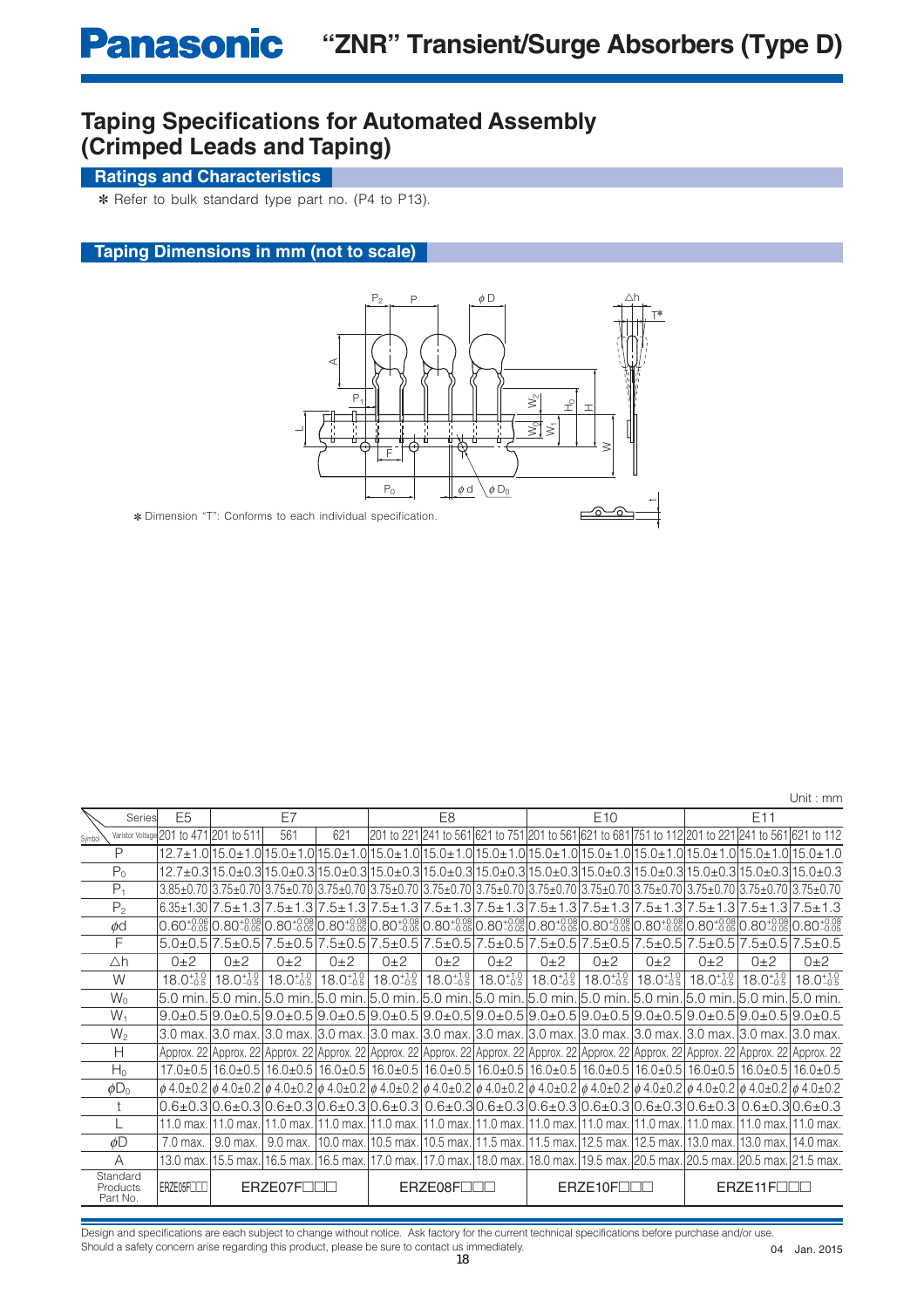# **Panasonic** "ZNR" Transient/Surge Absorbers (Type D)

## **Application Note for Safety Standards (For Series E)**

- Approvals products lists in "Reference Guide to Standard Products"
- UL and VDE : Registered in "Type Name" , it isn't registered in "Panasonic Part No."
- CQC : Registered in "Panasonic Part No."
- "Rated Voltages" are specified for UL recognized components in list shown below.

## **The AC Rated Voltage and Maximum Allowable Voltage**

| <b>Type Name</b> |           | Maximum Allowable Voltage | Rated Voltage (Vrms) |  |  |
|------------------|-----------|---------------------------|----------------------|--|--|
|                  | ACrms (V) | DC(V)                     | <b>UL1449</b>        |  |  |
| E*201            | 130       | 170                       | 118                  |  |  |
| E*221            | 140       | 180                       | 127                  |  |  |
| E*241            | 150       | 200                       | 136                  |  |  |
| E*271            | 175       | 225                       | 159                  |  |  |
| E*331            | 210       | 270                       | 189                  |  |  |
| E*361            | 230       | 300                       | 209                  |  |  |
| E*391            | 250       | 320                       | 227                  |  |  |
| E*431            | 275       | 350                       | 250                  |  |  |
| E*471            | 300       | 385                       | 272                  |  |  |
| E*511            | 320       | 410                       | 291                  |  |  |
| E*561            | 350       | 450                       | 320                  |  |  |
| E*621            | 385       | 505                       | 350                  |  |  |
| E*681            | 420       | 560                       | 381                  |  |  |
| E*751            | 460       | 615                       | 418                  |  |  |
| E*821            | 510       | 670                       | 463                  |  |  |
| E*911            | 550       | 745                       | 500                  |  |  |
| E*102            | 625       | 825                       | 568                  |  |  |
| E*112            | 680       | 895                       | 600                  |  |  |

✽: 5 series is blank, 7 series is 7, 8 series is 8, 10 series is 10, 11 series is 11, 14 series is 14